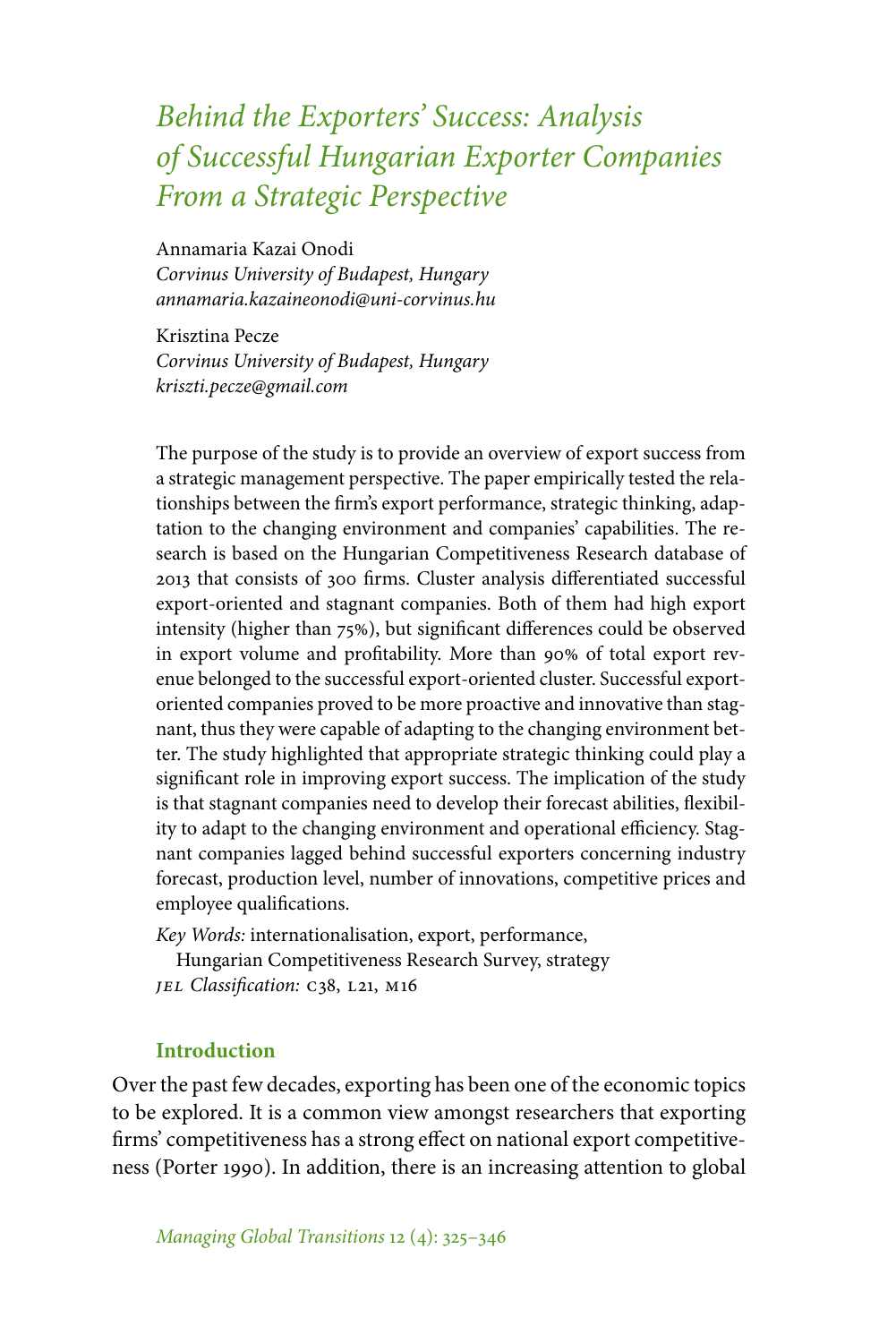competition in the foreign markets by researchers as well as practitioners particularly with respect to determinants of export success. Exporting can be an engine for the individual firm's growth and profitability, and for the growth of national economies (Hatemi and Irandoust 2001; Wolff and Pett 2000).

The analysis of export performance is a very important issue in case of Hungary as well. Studying the Hungarian firms' export performance in a small open economy better contributes to the improvement of export competitiveness on a national level. Several researches were concluded on a macroeconomic level in Hungary (Munkácsi 2009) in terms of how export competitiveness can be improved. The analysis from a microeconomic perspective revealing exporter firms' characteristics can serve significant information to export development implications (to economic policy makers in the government as well as academic researchers too). In this paper, we analyse the export success from a strategic management point of view and intend to reveal factors behind the success.

The main idea of this analysis is that export performance can be an indicator of firms' international competitiveness and that export success is boosted by the growth of international markets and diminished by factors dominating in the years of the economic recession. However, competitive and non-competitive firms are not equally influenced by the economic situation: less competitive firms' export activity will be much more influenced by negative effects, measurable on export volume, export prices and/or profitability.

Much of the research in export performance analysis has categorized firms into stages of export development, distinguishing exporters from non-exporters, analysing variables of how exporters perceive various aspects of their organization, market, environment, resources, strategy, etc. (Dean, Mengüc, and Myers 2000; Kor and Mesko 2013). We also used the method of distinguishing firms based on different characteristics. In our study, one of the main questions is what the difference between successful and non-successful exporter companies is. This study focuses on strategic capabilities of successful exporters and intends to reveal in depth what is behind their success.

# **A Review of Relevant Literature and Hypotheses**

The export performance of firms has been studied in a wide range of literature. Due to this, our research focus was to identify the relationship between firms' strategy and export performance. In this paper, we present the literature related to strategic management approach. We present three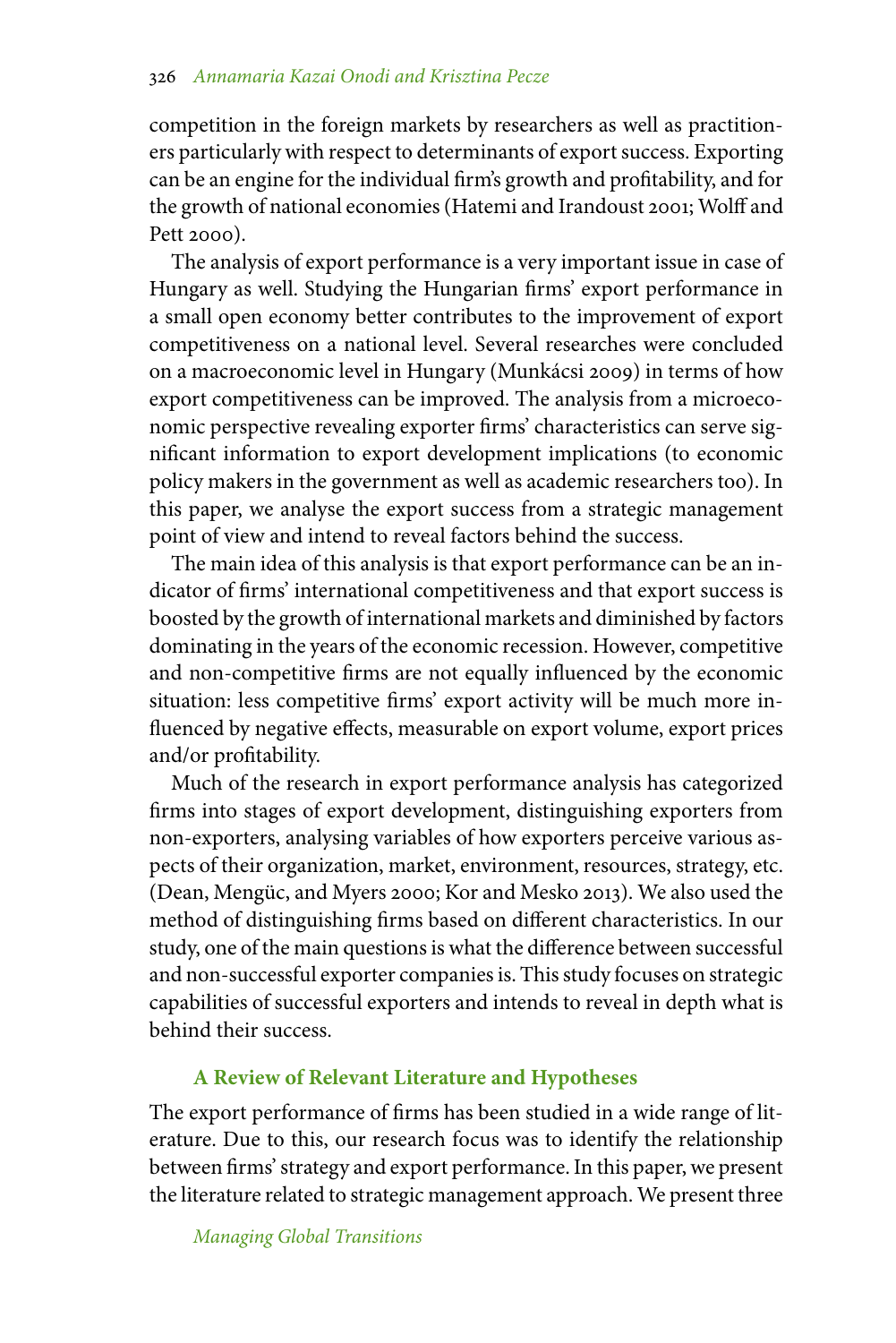strategic theories, the industrial organization-based theory, the resourcebased view of firms, especially the dynamic capabilities-based theory, and contingency theory.

#### firm's strategy and performance

A fundamental axiom of strategic management and industrial organizational economics is the relationships between strategy and performance. Industrial organization theory views that economic competitiveness is based on its enterprises. A considerable amount of literature has focused on the relationship between strategy and performance and emphasized the importance of a distinctive strategy in determining the firm's economic performance (Porter 1980; 1990).

There is no consensus in the literature on the importance of the many variables that have been identified as determinants of export success. The literature reports on the correlations of export performance that are both internal and external to firms. The most analysed internal factors are managerial experience, marketing strategy, organizational structure, product and market diversification and resources. Industry competitiveness, business environment or product characteristics are linked to export performance as external variables (Barney 1991; Barney, Wright, and David 2001; Leonidou, Katsikeas, and Samiee 2002). Calantone et al. (2006) concluded that export performance is positively linked with the level of product adaptation strategy and organizations' openness to innovation. This may imply that the costs to adapt products are recouped through improved export performance.

Case study method is also used as a qualitative survey in understanding the determinants of export success. Ábel and Czakó (2013) emphasised the importance of management/owner role, organisational resources and capabilities and learning process based on analysing ten case studies of exporter companies.

The relevant literature suggests that export development and internationalization are complex phenomena. Instead of focusing on a particular aspect of export activity, this research measures several organizational dimensions including firm characteristics, firm competency, perceptions and strategy. A complete view on the relationship between export performance and firms' strategic characteristics is likely to be given.

The main idea behind this analysis is that export performance can be an indicator of firms' international competitiveness and that export success is boosted by the growth of international markets and diminished by factors dominating in the years of the economic recession. However,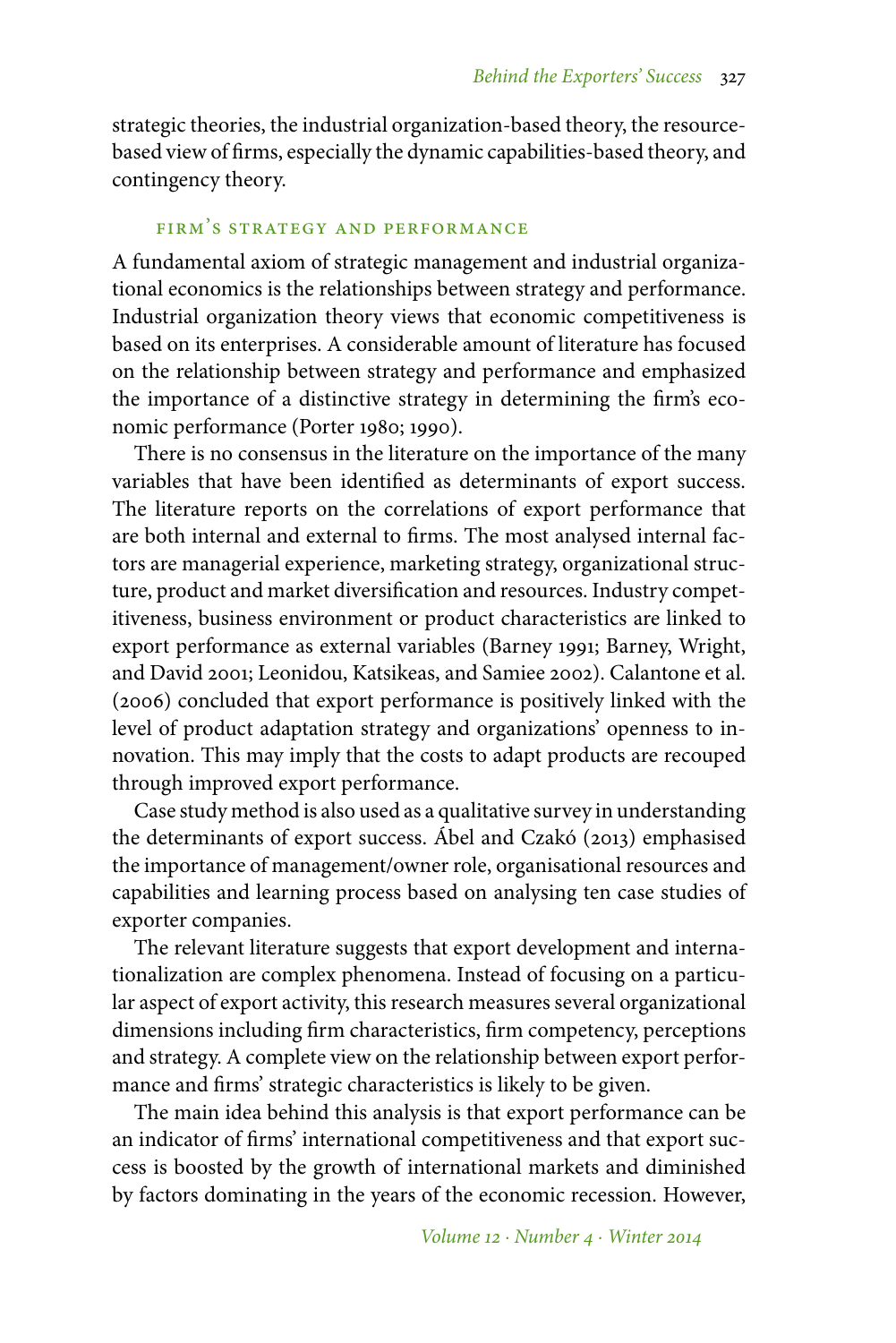competitive and non-competitive firms are not equally influenced by the inward and outward economic situation. Competitive firm operations are characterised by strong strategic thinking that shows itself in conscious goal orientation, valuable and dynamic capabilities and good/deep knowledge of the external environment. Less competitive firms are characterised by the lack of these abilities so their export activity will be much more influenced by negative effects, measurable on export volume, export prices and/or profitability. It is therefore hypothesized that:

h1 *There is significant connection between strategic thinking and export performance.*

Based on previous research we assume that behind the export performance there is a more conscious strategic thinking such as strategic planning and implementation. In a strategic management approach, it means the realisation of the long-term objectives, improving the firm's value thus increasing shareholder value.

# the firm's strategy and its context/environment

One of the theories used in strategic management literature is the contingency-based approach. It posits that the firm's export performance is dependent on the context in which the firm operates. Robertson and Chetty (2000) adopted a conceptual model of export performance in their research, based on contingency theory. They analysed the relationship between export performance and strategic orientation in a different external environment. The study emphasised that exporting is a dynamic process because the context of a firm changes continually throughout its exporting ventures. Export strategy research usually places its starting point at the analysis of the relationships between the firm and its environment. As it is suggested by Knudsen and Madsen (2002) the theoretical background of export strategy researches has to be completed with dynamic capabilities approach.

h2 *There is a significant connection between the firms' ability to adapt to the changing environment and export success.*

# firm's strategy and capabilities

The researches examining export performance from capabilities are grounded in the resource-based view (RBV) of the firm (Wernerfelt 1984) and its extensions as knowledge-based (Grant 1996) view. The RBV emphasises unique resources and capabilities of a firm for sustained competitive advantage. We contend that knowledge is a key strategic resource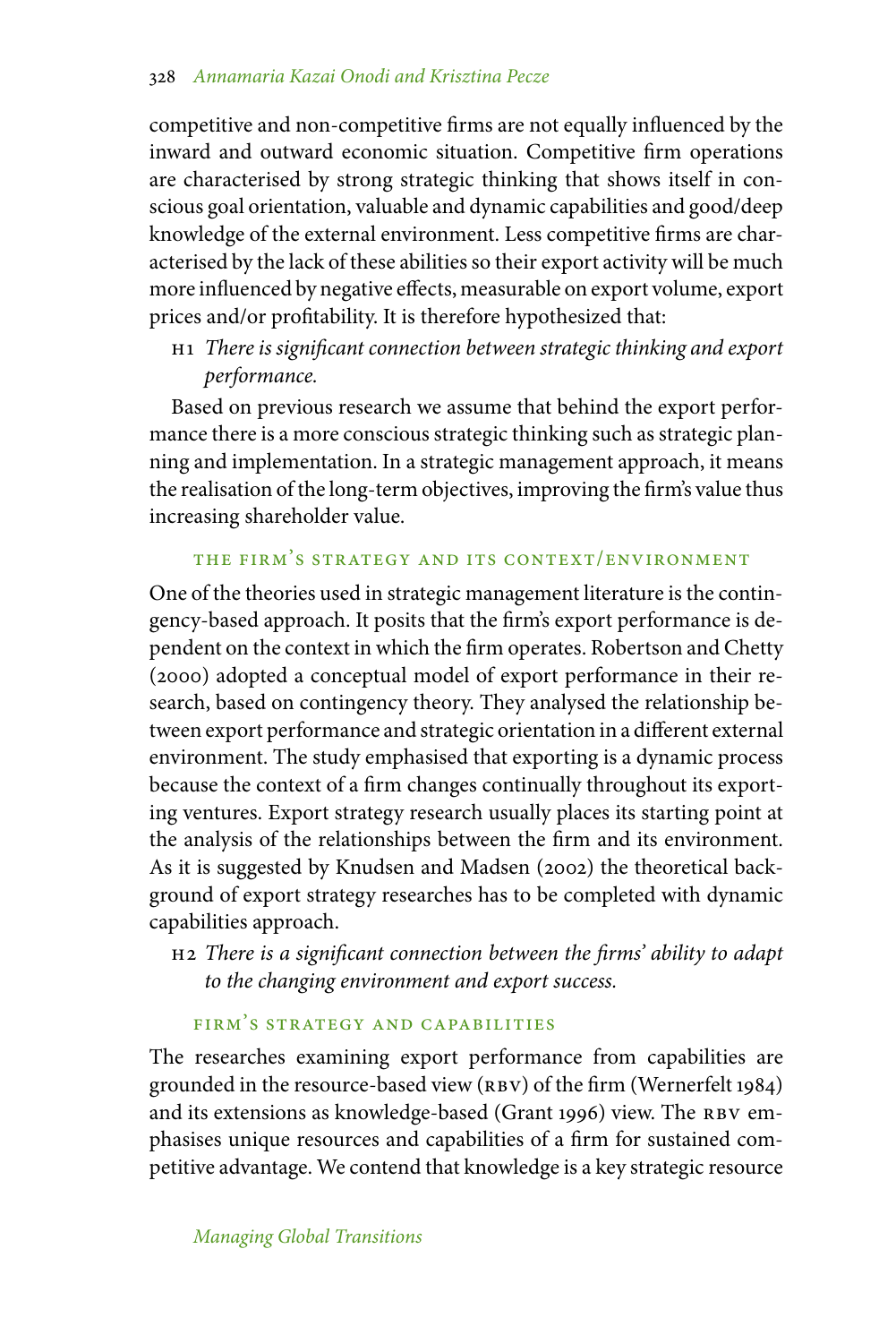and a firm's capability in integrating and exploiting knowledge in exporting is a source of competitive advantage (Dhanaraj and Beamish 2003). A conceptual model presented by Haahti et al. (2005) proposes that export market knowledge accumulated from various sources constitutes a valuable 'entrepreneurial resource' and that both domestic and foreign cooperative strategies directly influence export performance. The synergistic effect of export on performance will also be multiplied when the export activity is well utilized under a proper selection of organizational strategy in the case of firm, product, market and technology (Lee and Habte-Giorgis 2004).

According to Reid (1981) we emphasise that exporting must be considered as a dynamic process, because the context of a firm changes continually throughout its exporting ventures. This idea is connected to the dynamic capabilities perspective  $(DCP)$ . The most important issue of DCP is to explore the way the firm comes to terms with the continuous emergence of novel circumstances caused by rapid technological changes (Teece, Pisano, and Shuen 1997). Thus, the firm's central strategic problem is to create new productive knowledge and to coordinate the cumulative process of knowledge development and creation. The framework developed by Teece (2014) explains how strategy and dynamic capabilities together determine firm-level sustained competitive advantage in a global environment. The internalization models complemented by export performance analysis seek to understand why some firms' export activities are successful while others' fail. Hence, we advance the following hypothesis:

# h3 *There is a significant connection between the firms' resources and capabilities and export success.*

Numerous authors of export performance studies compare the exporters' characteristics in an attempt to reveal the factors that make a difference between success and failure in foreign market activities. In this paper we intend to identify the distinctive factors of export success and based on these findings develop better practice-related suggestions for firms with low performance.

# **Method of Research**

The phrased three hypotheses were tested on the Hungarian Competitiveness Research database of 2013. The connection between export performance and the selected influencing factors (strategic thinking, re-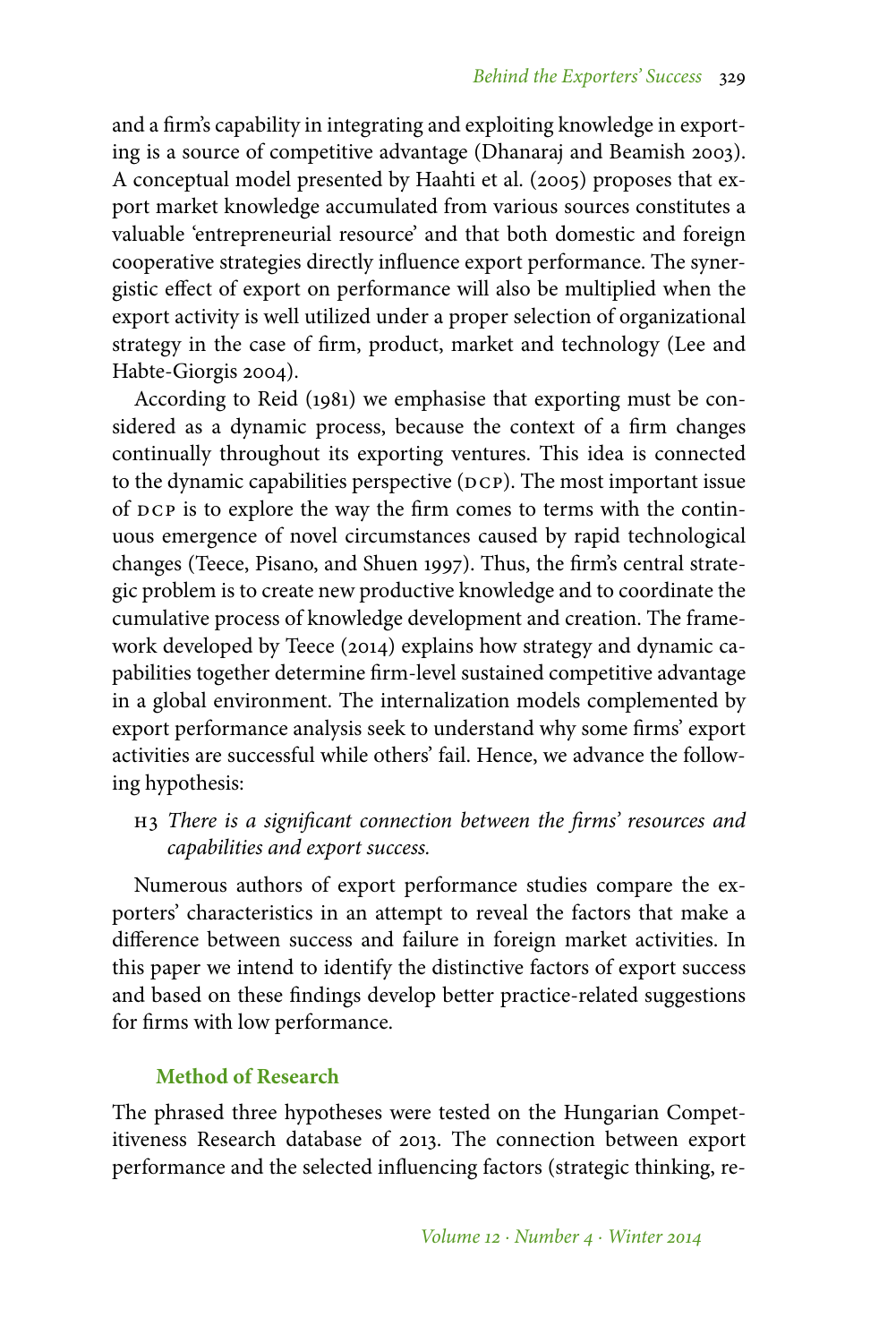| Category                                                        | (1)  | (2)  |
|-----------------------------------------------------------------|------|------|
| Export intensity $(1-4 \text{ scale})$                          | 3.75 | 3.57 |
| Export volume $(o-6 \text{ scale})$                             | 4.85 | 3.34 |
| Change in export volume $(1-3 \text{ scale})$                   | 2.23 | 2.06 |
| Profitability compared industry average $(1 - 5 \text{ scale})$ | 4    |      |
|                                                                 |      |      |

TABLE 1 Cluster Centre Points

NOTES (1) successful  $(n = 40)$ , (2) stagnant  $(n = 34)$ .

sources and capabilities) could be analysed by several statistical methods. One of the key elements of the research was measuring export success. Since four export performance metrics were used cluster analysis was conducted to differentiate successful exporters from non-successful. Independent sample *t*-test was applied to compare the characteristics of successful and non-successful firms and through this method we tried to obtain a deeper insight into the influencing factors of export success.

#### **DATABASE**

The research is based on the Hungarian Competitiveness Research database of 2013, which was launched by the Competitiveness Research Centre, Institute of Business Economics of Corvinus University of Budapest. It contains four questionnaires (more than 60 pages altogether): top management, marketing, production, finance, which enables us to make a complex analysis about companies' environment, strategic and functional areas. Generally, the survey targeted incorporated companies with more than 50 employees to build a corporate sample, as well as keeping an eye on representativeness (in terms of staff size, geographical location, industry). The final database consists of 300 firms.

Firms in the sample operated in different industries, except the financial sector. Processing industry dominated  $(45%)$ , following it, the proportion of service sector was 34.7%, construction industry was 7.7%, agriculture was 8%. 72.7% of the firms was medium-sized, the proportion of large firms was 16.7%. In terms of ownership structure, the domestic owned companies dominated  $(71.3%)$ , the proportion of foreign companies was 23% and the rate of state owned was 5.7%. The majority (53%) of firms had export activities, and this rate characterised the small and medium sizes companies, which is significantly higher than the average rate in Hungary (22.5% according to Szerb-Márkus, 2008). A very high export concentration can be observed in the sample, which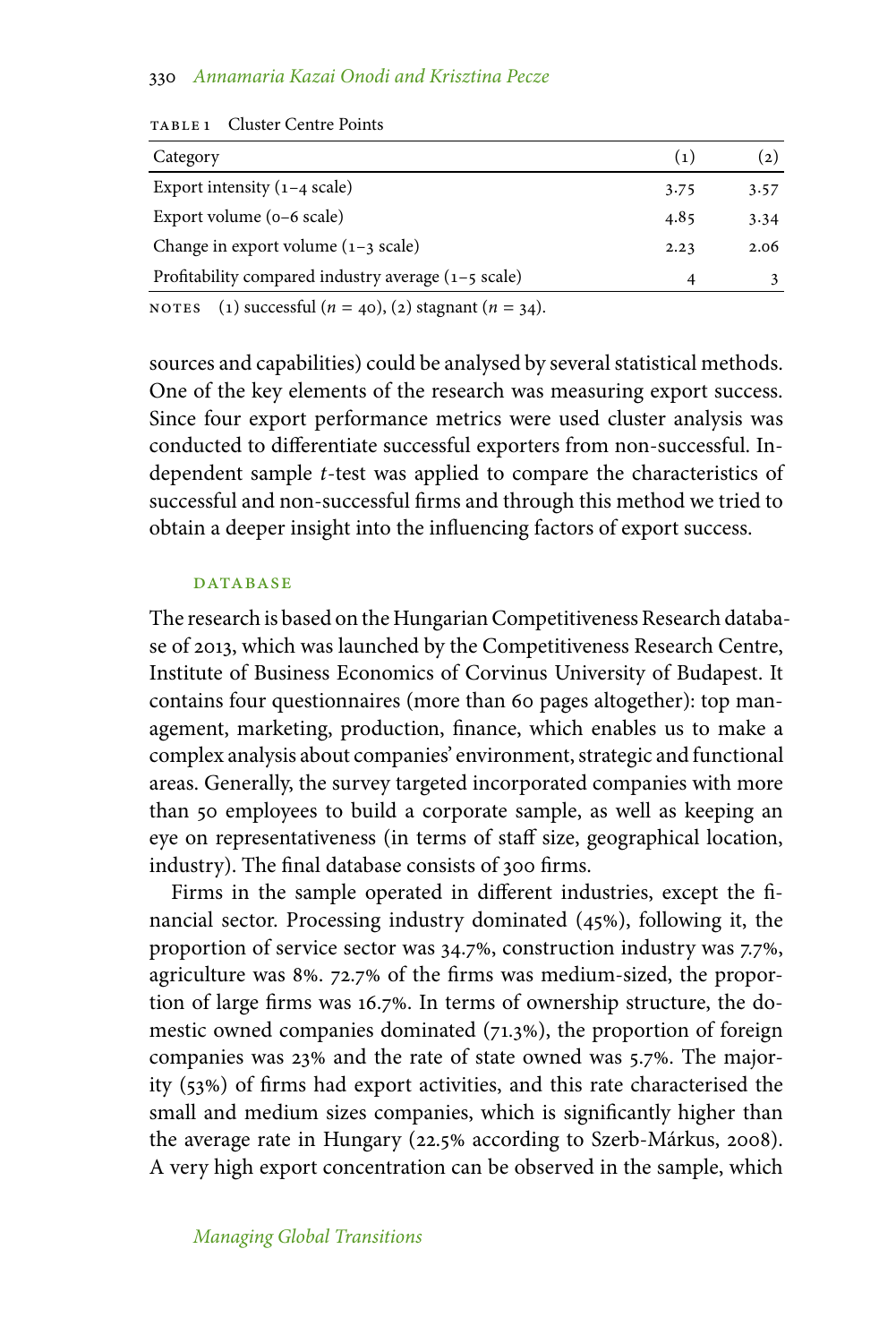| Category           | $\left( 1\right)$ | (2)   |
|--------------------|-------------------|-------|
| Under 100 mio HUF  | 0.00              | 0.00  |
| 100-499 mio HUF    | 0.00              | 11.40 |
| 500-999 mio HUF    | 0.00              | 42.90 |
| 1000-4999 mio HUF  | 47.50             | 45.70 |
| 5000-9999 mio HUF  | 20.00             | 0.00  |
| Over 10000 mio HUF | 32.50             | 0.00  |
| Total              | 100               | 100   |

table 2 The Composition of Successful Export-Oriented and Stagnant Companies by Export Revenue in 2013

NOTES (1) successful  $(n = 40)$ , (2) stagnant  $(n = 34)$ . In percent.

reflected the high Hungarian export concentration (Kállay and Lengyel 2008; Munkácsi 2009). In the samples, the share of large foreign owned companies from total export revenue was 79.38%, foreign owned companies' 90%, domestic companies' 10%. (For the descriptions of the samples of the questionnaire survey of 2013, see Matyusz 2014.)

# cluster analysis – identifying successful and stagnant export-oriented companies

In our previous researches, we used cluster analysis to study firms' export performance, since we preferred using more than two export performance metrics and more objective grouping. For cluster analysis, we used financial data as well as managerial self-evaluation. The generally used metrics were applied for measuring export performance (Leonidou, Katsikeas, and Samiee 2002), these are export intensity, export revenue, export sales growth. The fourth factor in cluster analysis was profitability, we used managerial self-evaluation of companies' return of investment compared to industry average. The applied *k*-means cluster analysis resulted in four clusters: successful export-oriented companies, stagnant companies, leading minor exporters and exporters. The export intensity of leading minors and minors was under 20% so in this research we only concentrated on comparing successful and stagnant companies (table 1)

Since our hypothesis, testing was based on comparing successful and stagnant companies it is crucial to describe the main features of the two clusters. The successful export-oriented companies could be characterised by high export revenue, high export intensity and high profitability. All of them have more than one billion HUF export revenue per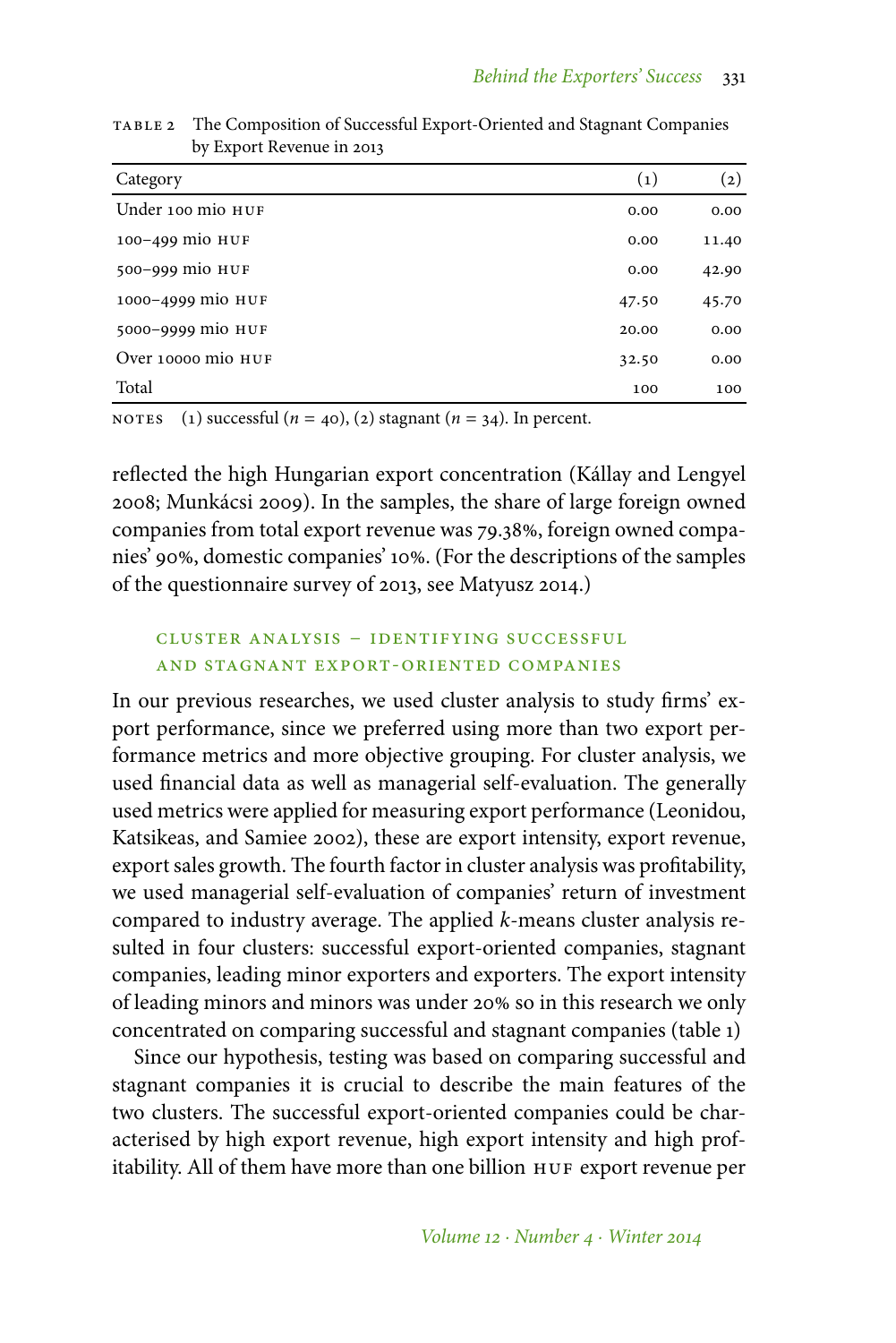| Category  | (1)   | $\left( 2\right)$ |
|-----------|-------|-------------------|
| Under 25  | 0.00  | 2.90              |
| $25 - 75$ | 25.00 | 37.10             |
| Over 75   | 75.00 | 60.00             |
| Total     | 100   | 100               |
|           |       |                   |

table 3 The Composition of Successful Export-Oriented and Stagnant Companies by Export Intensity in 2013

NOTES (1) successful  $(n = 40)$ , (2) stagnant  $(n = 34)$ . In percent.

table 4 The Composition of Successful Export-Oriented and Stagnant Companies by Size in 2013

| Category | $\left( 1 \right)$ | $\left( 2\right)$ |
|----------|--------------------|-------------------|
| Small    | 2.50               | 8.60              |
| Medium   | 52.50              | 80.00             |
| Large    | 45.00              | 11.40             |
| Total    | 100.00             | 100.00            |

NOTES (1) successful  $(n = 40)$ , (2) stagnant  $(n = 34)$ . In percent.

table 5 The Composition of Successful Export-Oriented and Stagnant Companies by Owner Structure in 2013

| Category | (1)   | (2)    |
|----------|-------|--------|
| State    | 2.50  | 0.00   |
| Domestic | 25.00 | 74.30  |
| Foreign  | 72.50 | 25.70  |
| Total    | 100   | 100.00 |

NOTES (1) successful  $(n = 40)$ , (2) stagnant  $(n = 34)$ . In percent.

year.  $75\%$  of them had more than  $75\%$  export intensity (tables 2 and 3). The successful export-oriented firms represented about the quarter of exporters in the sample, but their economic power was significantly higher, more than 90% of total export revenue belonged to this group (table 6). Their profitability was over industry average according to self-evaluations  $(table 7)$ .

More than half of them (52.5%) belonged to medium-sized companies, the proportion of large companies was lower  $(45%)$ , but compared to the average rate (16.7%) in the sample, it could be seen that the large companies are still overrepresented in this cluster (table 4).

More than 75% of firms were active in the processing industry due to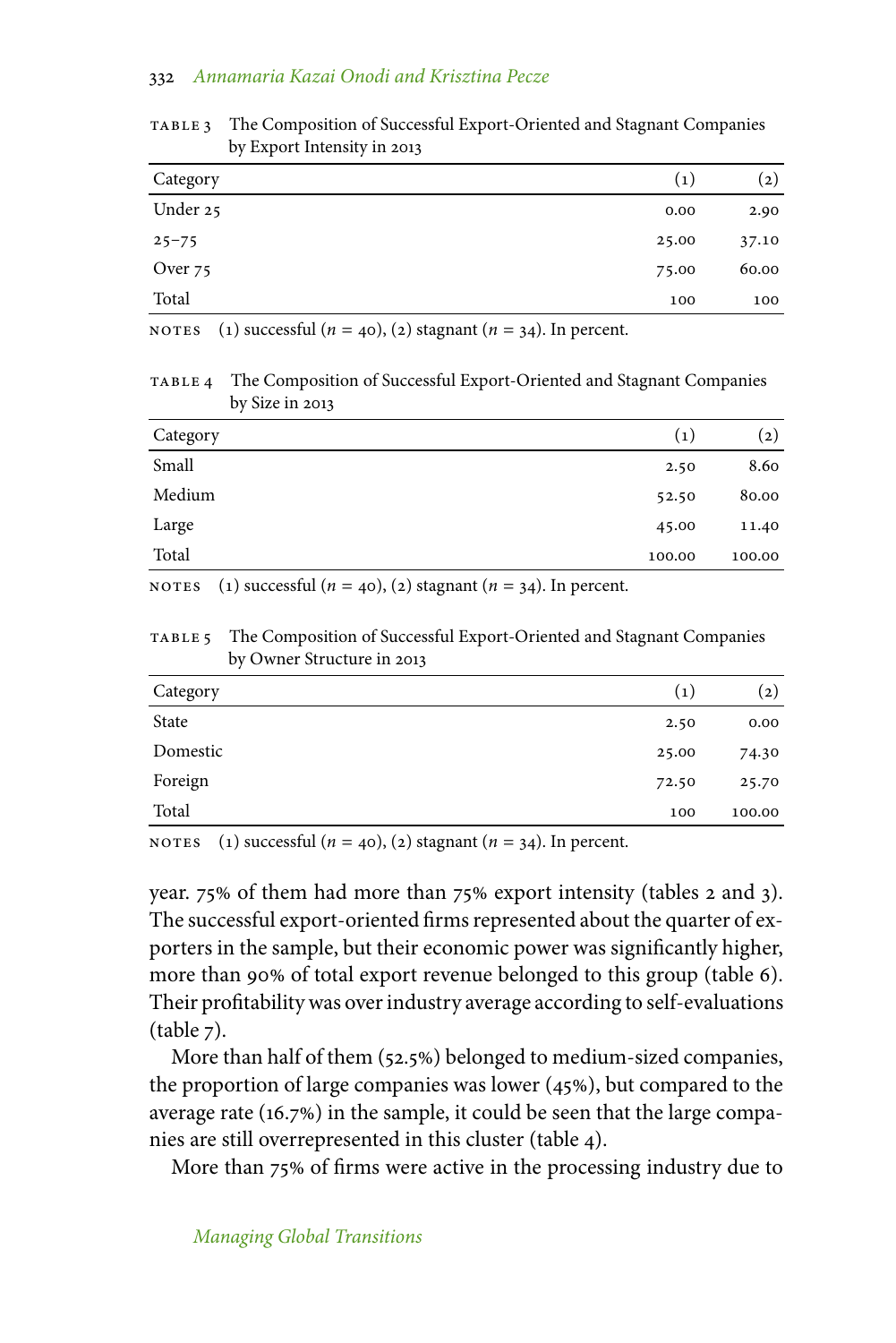| Cluster                                         | (1)   | (2)   |
|-------------------------------------------------|-------|-------|
| Share of cluster from total export revenues     | 91.60 | 4.90  |
| Share of cluster from total exporters           | 25.20 | 22.00 |
| Share of cluster from total number of companies | 13.30 | 11.60 |
| Share of cluster from total employees           | 34.40 | 8.50  |
|                                                 |       |       |

#### TABLE 6 Share of Clusters

NOTES (1) successful  $(n = 40)$ , (2) stagnant  $(n = 34)$ . In percent.

table 7 Profitability Relative to Industry Average According to Managerial Self-Evaluation

| Category              |      |      |
|-----------------------|------|------|
| Return on sales       | 3.73 | 2.71 |
| Returns on investment | 3.85 | 2.57 |
|                       |      |      |

NOTES (1) successful  $(n = 40)$ , (2) stagnant  $(n = 34)$ . 5-point Likert scale,  $1 - \text{best}$ ,  $5$ under average.

the characteristics of the samples, but there were some representatives of food industry and services too. Foreign owned companies dominated  $(72.5%)$  (table 5). Each of them had dominant owners, 66.7% of them had owners with 75% share or more. The proportion of subsidiaries is 65%. Strong owner control could be observed in about 10% of firms. 15% of them had owners with more than 70% share from revenue.

Companies belonging to the stagnant clusters lagged behind successful export-oriented companies in regard of export performance and company profitability. Although they had high export intensity  $(76%)$ , it was significantly lower than the average rate of successful export-oriented firms  $(84%)$ . 60% of them had more than 75% export intensity (table 3). Their export revenue was significantly lower than the revenue of successful companies. There were no companies with over 5 billion HUF export revenue (table 2). Although 22% of exporters belonged to this cluster, their share from total export revenue was under 5% and their share from total employees was 8.5% in contrast with the fact that successful exporters' share was 34.4% (table 6). Their profitability was under industry average according to self-evaluations (table 7).

77% of the firms was active in the processing industry due to the characteristics of the samples, followed by it the rate of service companies (22.9%). The majority of them was medium-sized (80%) and domestic owned  $(74.3%)$ . The proportion of large companies was only 11.4%. The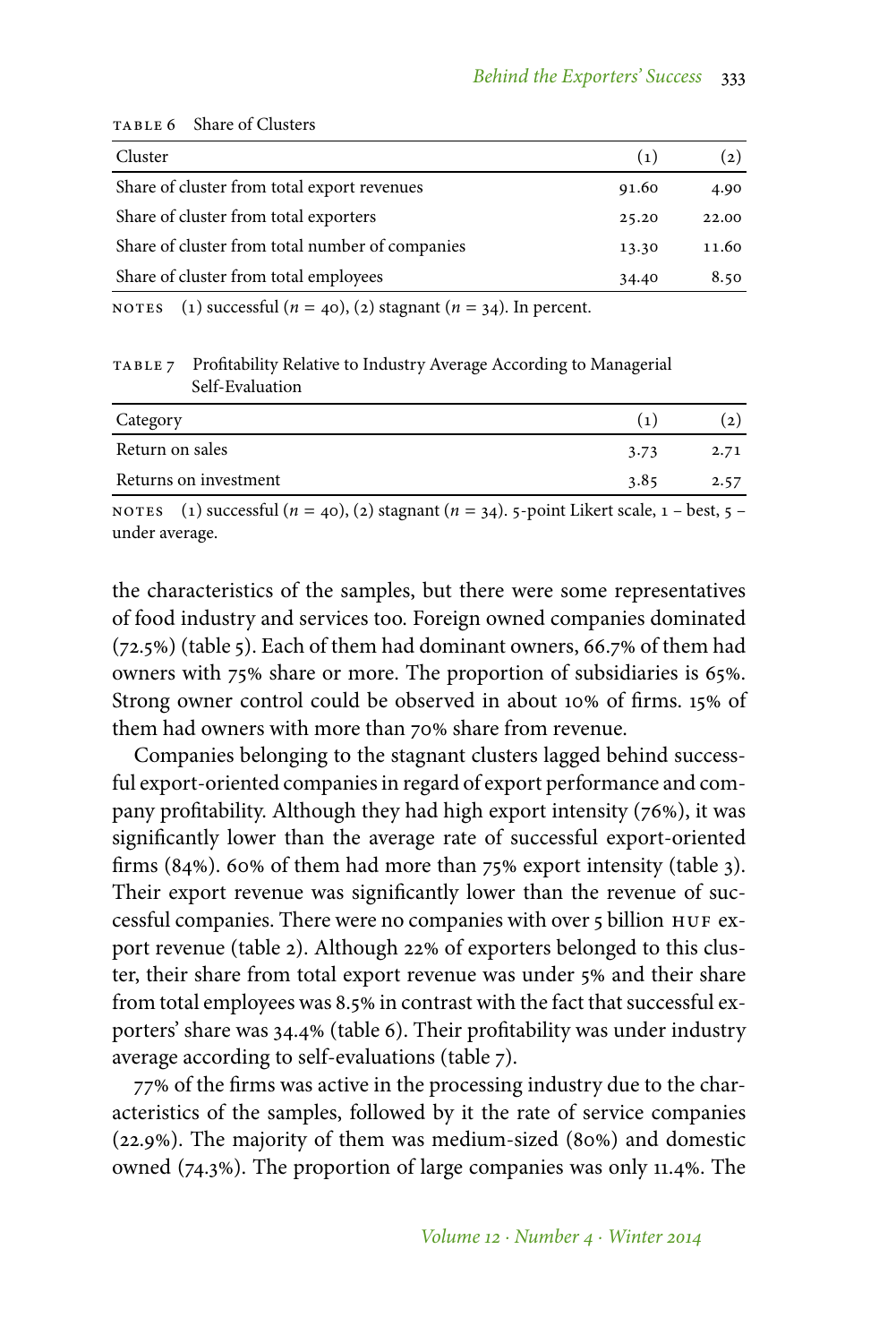| Fundamental purpose                                               | (1)  | (2)  |
|-------------------------------------------------------------------|------|------|
| Satisfying customer needs as much as possible                     | 4.53 | 4.46 |
| Gaining more profit                                               | 4.15 | 3.86 |
| Increasing shareholder value                                      | 3.85 | 3.26 |
| Surviving crises and preserving the ability of future development | 4.08 | 4.2  |

| TABLE 8 | <b>Fundamental Purpose</b> |  |
|---------|----------------------------|--|
|---------|----------------------------|--|

NOTES (1) successful  $(n = 40)$ , (2) stagnant  $(n = 34)$ . 5-point Likert scale,  $1 - not$  true at all, – perfectly true.

| TABLE 9 | <b>Financial Goals</b> |
|---------|------------------------|
|---------|------------------------|

| Financial goals                                  | $\left( 1\right)$ | $\left( 2\right)$ |
|--------------------------------------------------|-------------------|-------------------|
| Liquidity preservation, improvement              | 3.73              | 4.11              |
| Compliance with payment commitments, deadlines   | 3.81              | 3.89              |
| Sales revenue increase                           | 4.00              | 4.11              |
| Cost reduction                                   | 3.88              | 4.07              |
| Increase in return on sales (profitability)      | 4.04              | 4.00              |
| Increase in return on assets (profitability)     | 3.92              | 3.43              |
| Increase in return on investment (profitability) | 3.76              | 3.79              |
| High owner (shareholder) return                  | 3.52              | 3.21              |
| Payment of high rewards                          | 2.92              | 2.89              |
| Payment of high dividends                        | 3.16              | 2.64              |
| Regular dividend payments                        | 3.24              | 2.68              |

NOTES (1) successful  $(n = 40)$ , (2) stagnant  $(n = 34)$ . 5-point Likert scale,  $1 - not$  true at all, – perfectly true.

table 10 Sales Opportunities in 2013 Relative to 2009

| Sales opportunities | $\epsilon_{11}$ |      |
|---------------------|-----------------|------|
| In domestic market  | 2.73            | 2.51 |
| In export market    | 3.5             | 3.23 |

NOTES (1) successful  $(n = 40)$ , (2) stagnant  $(n = 34)$ . 5-point Likert scale,  $1 -$  become unfavourable in large extent, – became favourable in large extent.

proportion of foreign owned companies was much lower  $(25.7%)$  in this cluster than in the case of successful export-oriented companies (72.5%) (tables 4 and 5). The ownership concentration is high (only 5.7 of them had no dominant owner) but lower than successful export-oriented companies'. 31% of them are subsidiaries. The role of owners as customers is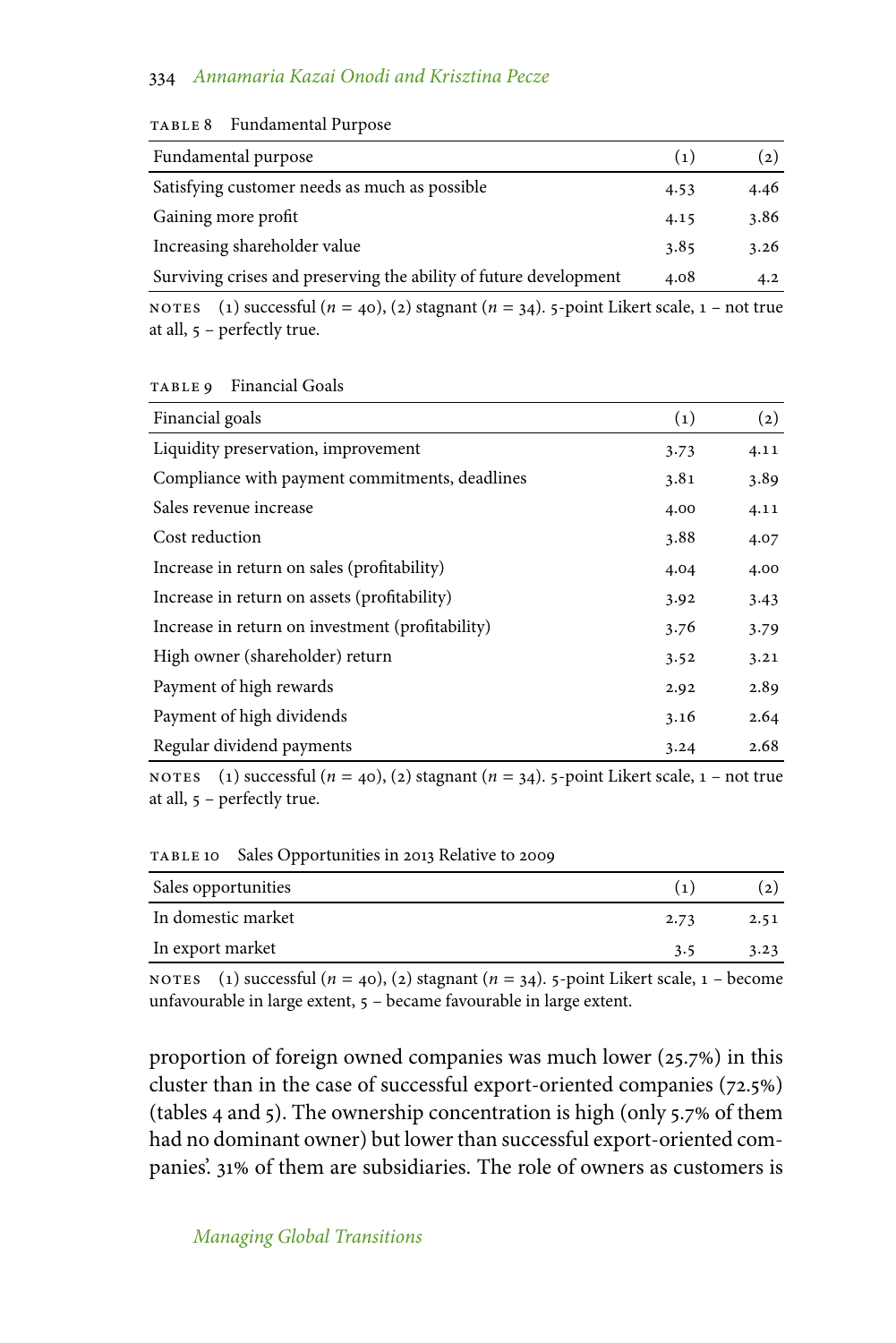| (i) |      | (ii)              |                   | (iii)             |                   | (iv)              |                   | (v)               |                   | $(v_i)$           |  |
|-----|------|-------------------|-------------------|-------------------|-------------------|-------------------|-------------------|-------------------|-------------------|-------------------|--|
|     | (1)  | $\left( 2\right)$ | $\left( 1\right)$ | $\left( 2\right)$ | $\left( 1\right)$ | $\left( 2\right)$ | $\left( 1\right)$ | $\left( 2\right)$ | $\left( 1\right)$ | $\left( 2\right)$ |  |
| (a) | 5.1  | 20.0              |                   | 7.9 20.0          |                   | 5.1 8.6           |                   | $5.1 \qquad 25.7$ |                   | $5.1 \qquad 22.9$ |  |
| (b) |      | $25.6$ 14.3       |                   | $21.1 \t14.3$     |                   | $20.5$ 17.1       |                   | $25.6$ 22.9       | 15.4              | 34.3              |  |
| (c) | 30.8 | 37.1              |                   | 39.5 45.7         | 41.0              | 57.1              |                   | 25.6 25.7         |                   | $38.5$ 20.0       |  |
| (d) | 30.8 | 22.9              |                   | $26.3$ 11.4       |                   | 25.6 14.3         |                   | 33.3 20.0         | 23.1              | 17.1              |  |
| (e) | 7.7  | 5.7               | 5.3               | 8.6               | 7.7               | 2.9               | 10.3              | 5.7               | 17.9              | 5.7               |  |

table 11 Effect of the Financial Crisis: Proportion of Firms

NOTES (i) direction of change, (ii) change in revenue, (iii) change in production, (iv) change in number of employees, (v) change in  $EBT$ , (v) change in net profit; (1) successful (*n* = 40), (2) stagnant (*n* = 34); (a) decreasing on a large extent, (b) decreasing stagnant, (c) increase, (d) increasing on a large extent. In percent.

lower than in the group of successful export-oriented firms. 17% of them had owners with more than 20% share from revenue, but only two companies (5.7%) had owners with more than 70% share from revenue.

We concluded that the export performance of stagnant companies was weaker than successful ones', the largest differences could be observed in case of export volume and profitability. The differences in export volume might derive from the company size and the owner structure. Foreign owned companies dominated (72.5%) in successful export-oriented clusters, and 65% of them was subsidiary. The majority of stagnant companies were medium sized domestic owned firms. One of the main purposes of the research was to point out that the export success does not derive from the size and owner structure but different skills and capabilities are behind export performance. Investigating the correlation between skills/capabilities, and company size and owner structure was not the purpose of this research.

# **Discussion of Findings**

We present the findings in the same logic as relevant literature review was demonstrated. First, we show the factors analysed in connection with strategy and export performance. Then strategy in context analysis is presented. Finally, results of company resources and capabilities are included.

#### company strategy and export performance

Based on the relevant literature we assumed that firms' export performance was related to their strategic characteristics. Thus, it can be re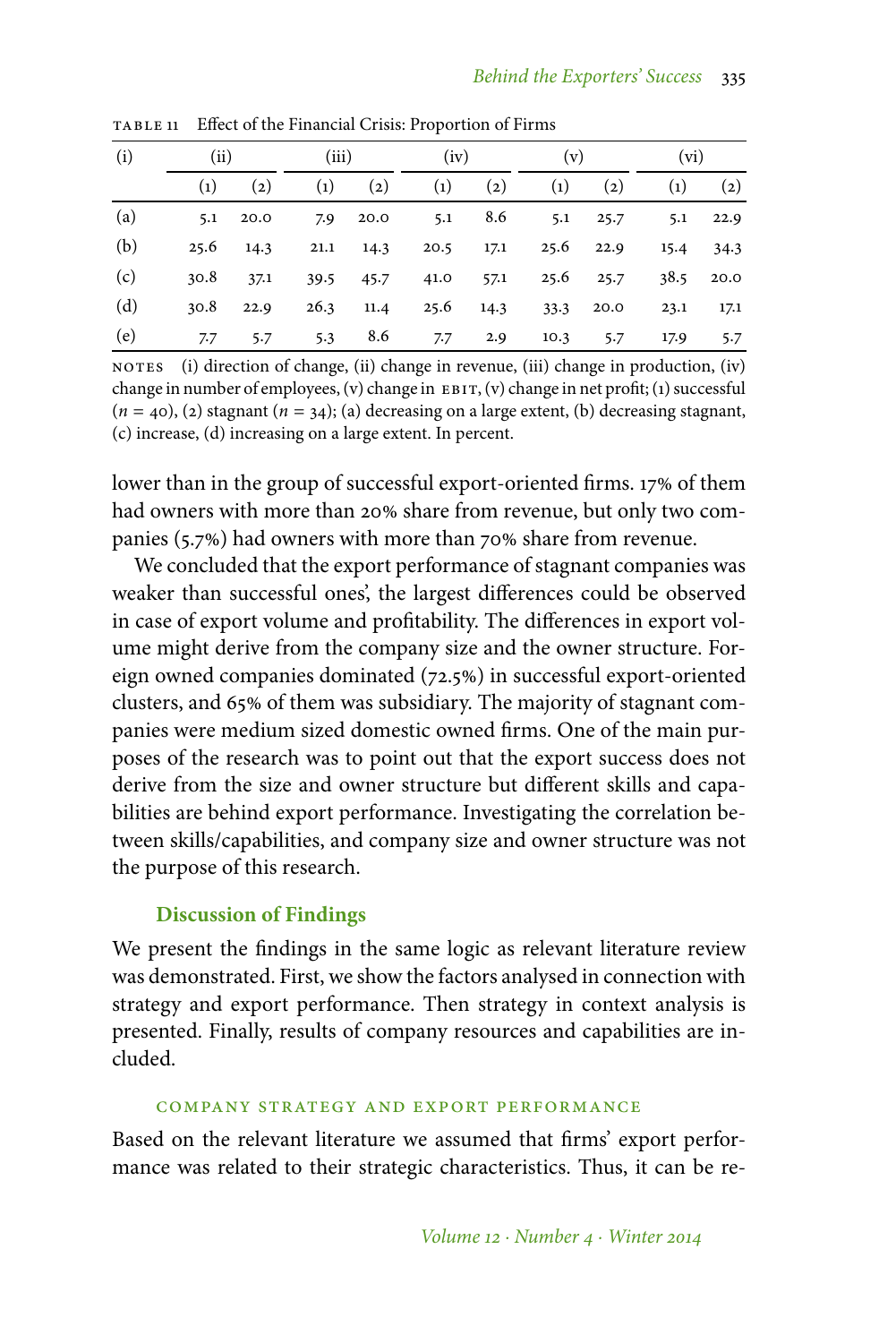vealed in main strategic goals, applied strategies and main operational parameters in a changeable environment. We analysed the questions about main strategic goals and used independent-sample *t*-test to compare means to test our hypothesis.

The analysis of the fundamental purpose of companies (table 8) indicated that successful exporters are more profit-oriented compared with the stagnant companies. In their strategic thinking increasing shareholder value appears more forcefully than in the case of stagnants. Surviving the economic crisis is the least important factor for successful exporters, however it is the most crucial for stagnants. So after satisfying customer needs, surviving the crisis constituted as the second main goal in the analysed period. It suggested that stagnant firms were much more influenced by the effects of the economic crisis, while the successful companies could concentrate better on increasing shareholder value.

The differences in strategic thinking could be observed in the case of financial goals too. In connection with surviving the financial crisis, preserving liquidity was one of the most important financial goals (4.11 in 5 point Likert scale) for stagnant companies. Preserving liquidity proved to be more important for stagnant companies than for successful exporters (3.33). After preserving liquidity, increasing revenue (4.11), cost reduction (4.07) and increasing the return on sales (4) were the most important financial goals for stagnant companies. Increasing revenue (4) and return on sales (4.04) were important for successful companies as well, and there were no statistically significant differences between the two clusters' opinions. Besides liquidity being less important, successful exporters gave significantly less priority to cost reduction (3.88) than stagnants, but increasing shareholder value (3.55) proved to be significantly more important (table 9).

We examined overall strategic thinking and some elements of strategy implication more deeply (see table 12). Successful export-oriented companies proved to be better in possessing adequate strategy, working out detailed action plans, having multiple visions for better reaction and in connection with the last, they had quicker reactions than stagnants. These factors indicated that firms in successful exporters' cluster have more conscious strategic thinking and better strategy implementation. The findings revealed that there were no significant differences between successful exporters and stagnants concerning written strategy and vision. We can assume that stagnant companies know what they want to achieve, but they are weaker in realisation. Successful exporters had multiple vision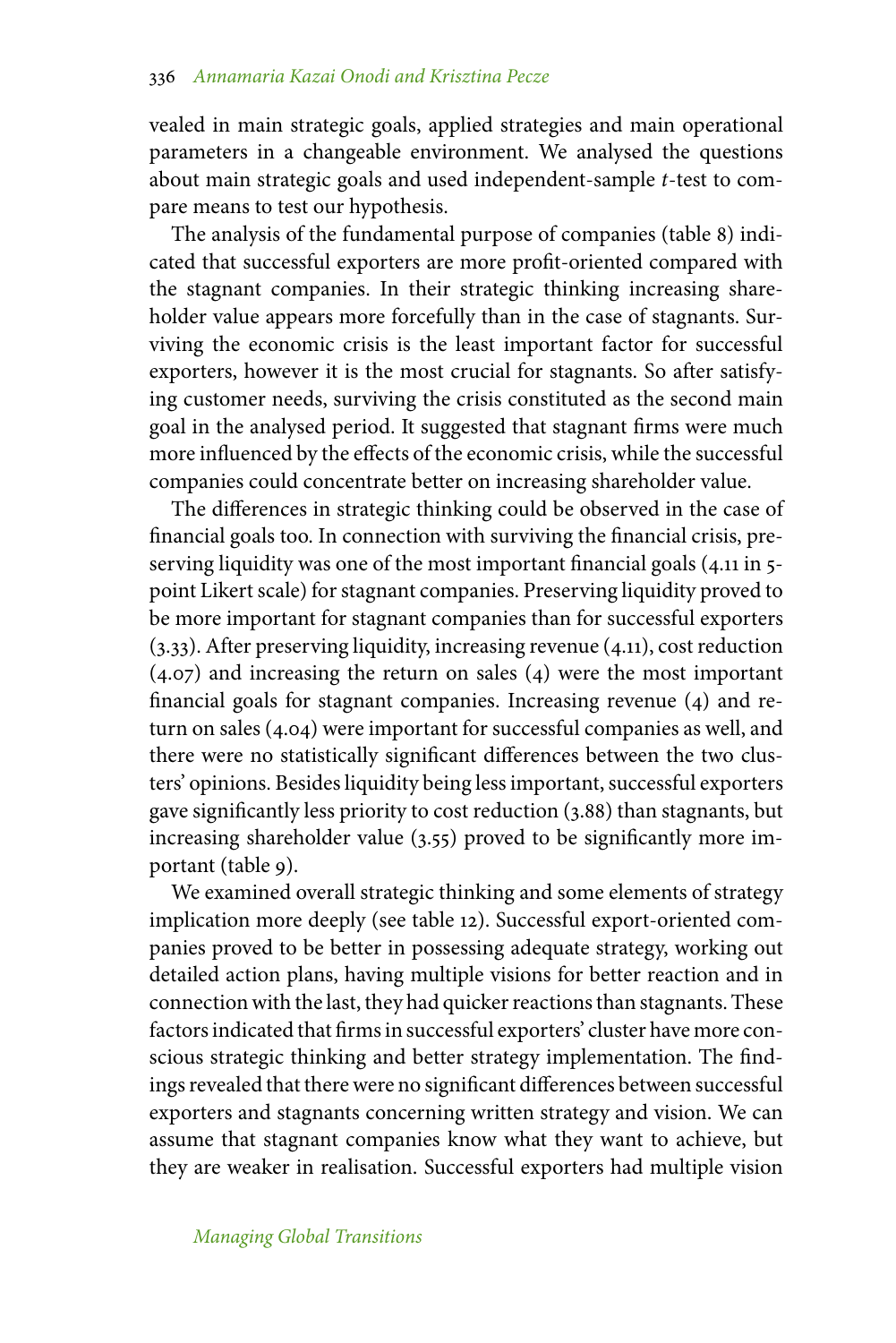| Strategic types                        | Clusters | (1) | $\left( 2\right)$ | (3)   | (4)  |
|----------------------------------------|----------|-----|-------------------|-------|------|
| Adequate strategy                      | (a)      | 40  | 4.18              | .813  | .129 |
|                                        | (b)      | 35  | 3.43              | 1.037 | .175 |
| Detailed action plans                  | (a)      | 40  | 3.93              | .859  | .136 |
|                                        | (b)      | 35  | 2.83              | 1.175 | .199 |
| Multiple vision for better reaction    | (a)      | 40  | 3.78              | .947  | .150 |
|                                        | (b)      | 35  | 2.97              | 1.248 | .211 |
| No written strategy, but strong vision | (a)      | 40  | 3.48              | 1.062 | .168 |
|                                        | (b)      | 35  | 3.37              | 1.060 | .179 |
| Quick reactions                        | (a)      | 40  | 4.05              | .749  | .118 |
|                                        | (b)      | 35  | 3.94              | .906  | .153 |

table 12 Some Elements of Strategic Thinking and Strategy Implication

NOTES (1) *n*, (2) mean, (3) standard deviation, (4) standard error mean; (a) successful exporters, (b) stagnants.  $5$ -point Likert scale,  $1$  – not true at all,  $5$  – perfectly true.

and different scenarios for the future. The adaptation to environmental changes is realised by using detailed action plans of these scenarios. Stagnants are characterised by the lack of detailed action plans. It suggests that stagnant firms fail to implement their strategies because they do not plan the realisation by detailed action plans.

In the beginning of the economic crisis, successful exporters were less forced to apply defensive strategy. More than a half of this cluster's firms followed stabilization strategy (see tables 13 and 14). In the case of stagnants, it was only 16%. The majority of stagnants applied defensive strategy. It suggests that in the first year of recession stagnants were more influenced by the effect of the crisis. In 2010, stabilization strategy became dominant in both export clusters. The group of successful exporters could exploit the growth in 2011. Almost half of the group could switch to offensive/growth strategy. It shows that they managed to overcome the crisis earlier than stagnants. In 2012 along with growth strategy, the focusing strategy also came to the front. The rate of companies implementing focusing strategy has doubled in both clusters.

One of the main characteristics of a firm strategy is how it will be implemented. An organisation might have a range of strategic directions: the company could improve its profile to launching new products, it could enter new markets, it could transform its existing products through radical innovation. These strategic directions could be realised by different methods. In economic recession situations, the most common methods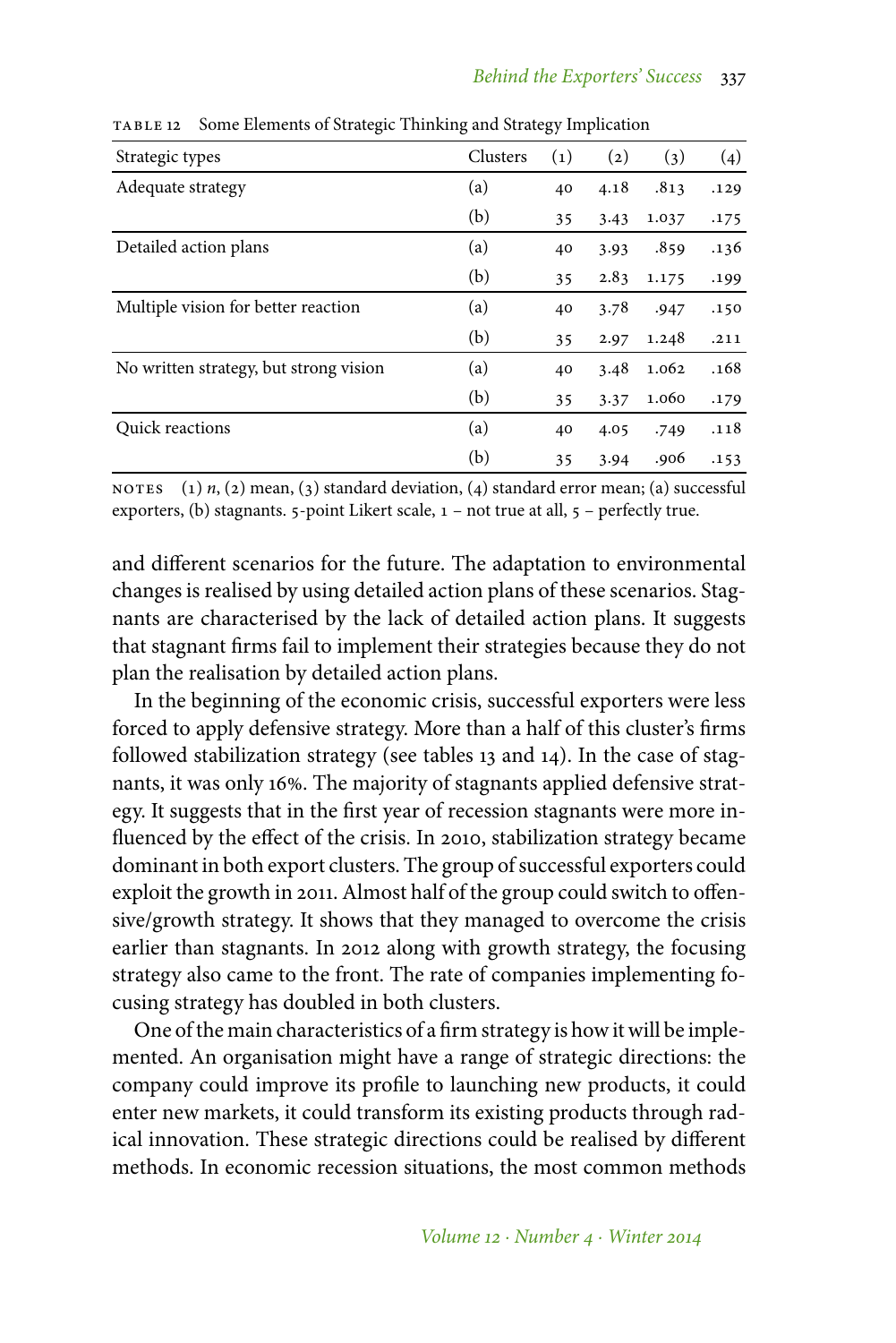| Strategy direction        | 2009        |       |                |       |                |       |              |       | 2010 |  |
|---------------------------|-------------|-------|----------------|-------|----------------|-------|--------------|-------|------|--|
|                           | (a)         |       |                | (b)   |                | (a)   |              | (b)   |      |  |
|                           | n           | $\%$  | n              | $\%$  | n              | $\%$  | n            | $\%$  |      |  |
| Defensive strategy        | 11          | 31.4  | 18             | 58.1  | 6              | 17.6  | 6            | 18.8  |      |  |
| Stabilization strategy    | 18          | 51.4  | 5              | 16.1  | 20             | 58.8  | 18           | 56.3  |      |  |
| Offensive/growth strategy | 3           | 8.6   | 5              | 16.1  | 6              | 17.6  | 6            | 18.8  |      |  |
| Focusing strategy         | 3           | 8.6   | $\mathbf{1}$   | 3.2   | $\overline{2}$ | 5.9   | $\mathbf{1}$ | 3.1   |      |  |
| No strategy               | $\mathbf 0$ | 0.0   | $\overline{2}$ | 6.5   | $\mathbf 0$    | 0.0   | $\mathbf{1}$ | 3.1   |      |  |
| Total                     | 35          | 100.0 | 31             | 100.0 | 34             | 100.0 | 32           | 100.0 |      |  |

#### TABLE 13 Strategy Directions 2009-2010

notes (a) successful exporters, (b) stagnants.

| Strategy direction        | 2011         |       |              |       |                |       | 2012         |       |  |
|---------------------------|--------------|-------|--------------|-------|----------------|-------|--------------|-------|--|
|                           | (a)          |       |              | (b)   |                | (a)   |              | (b)   |  |
|                           | n            | %     | n            | $\%$  | n              | $\%$  | n            | $\%$  |  |
| Defensive strategy        | $\mathbf{2}$ | 5.6   | 6            | 18.2  | $\mathbf{1}$   | 2.7   | 4            | 12.1  |  |
| Stabilization strategy    | 12           | 33.3  | 11           | 33.3  | 12             | 32.4  | 9            | 27.3  |  |
| Offensive/growth strategy | 17           | 47.2  | 10           | 30.3  | 12             | 32.4  | 8            | 24.2  |  |
| Focusing strategy         | 5            | 13.9  | 5            | 15.2  | 10             | 27.0  | 10           | 30.3  |  |
| No strategy               | $\mathbf 0$  | 0.0   | $\mathbf{1}$ | 3.0   | $\overline{2}$ | 5.4   | $\mathbf{2}$ | 6.1   |  |
| Total                     | 36           | 100.0 | 33           | 100.0 | 37             | 100.0 | 33           | 100.0 |  |

TABLE 14 Strategy Directions 2011-2012

NOTES (a) successful exporters, (b) stagnants.

are connected with increasing operational efficiency by reducing costs. In the used questionnaire the increase of production efficiency, the product differentiation, rationalization of product range and suspension of investments were connected to this issue. The companies were asked about how their operations were characterised by the mentioned actions in the period between 2009 and 2012.

As it can be seen in table 15 in the context of the economic crisis, successful exporters' operations are characterised principally by two-sided efficiency. It is significantly confirmed by the independent sample *t*-test. From one point of view they continued the new product launches and sought out new markets, and from another, they significantly aimed better at production efficiency, rationalization of product range and compared to stagnants they are less characterised by postponed investments.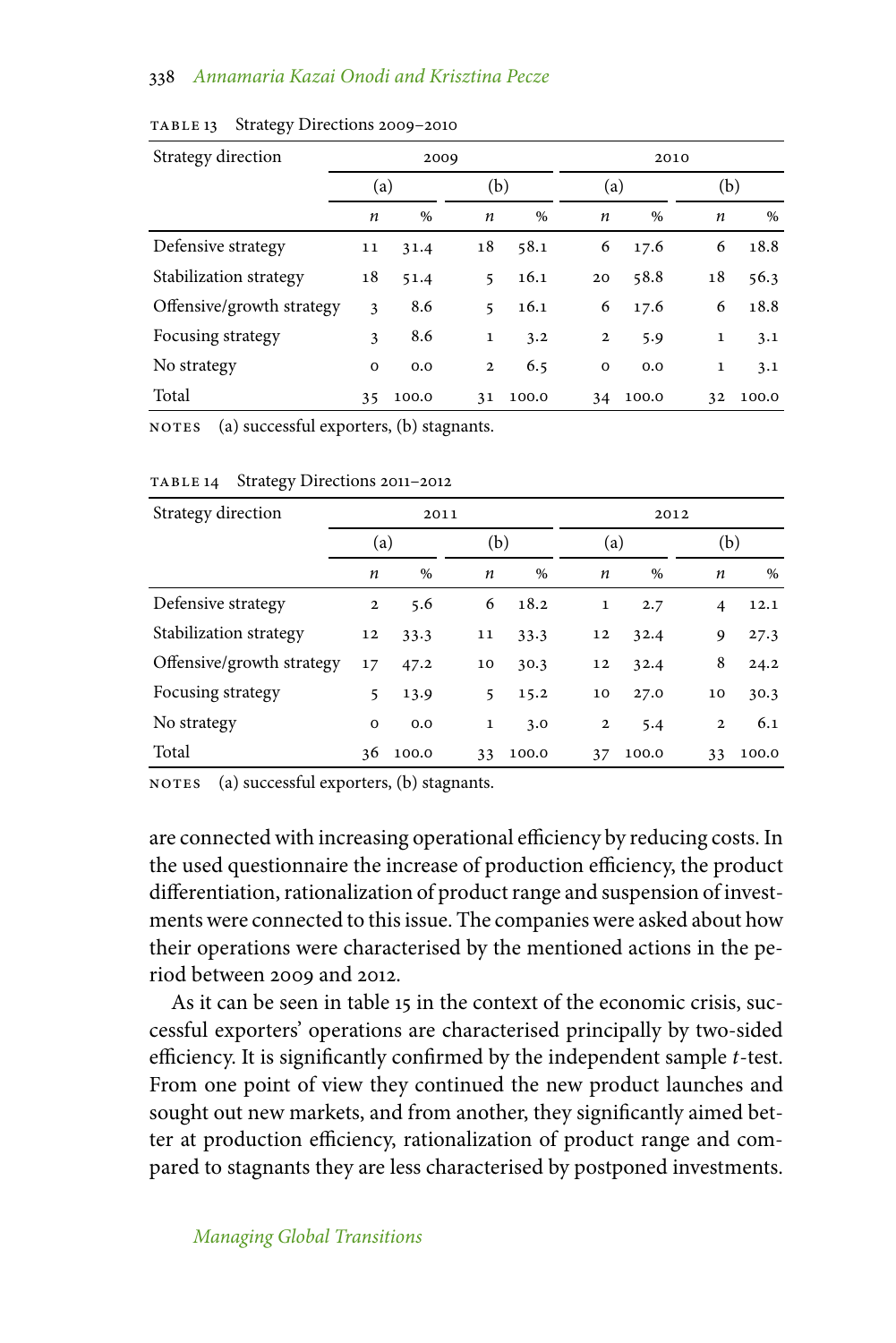| Strategic actions                | Clusters | $\left( 1\right)$ | $\left( 2\right)$ | (3)   | (4)  |
|----------------------------------|----------|-------------------|-------------------|-------|------|
| New product launches             | (a)      | 40                | 2.83              | 1.035 | .164 |
|                                  | (b)      | 35                | 2.49              | 1.269 | .214 |
| New markets                      | (a)      | 40                | 3.73              | 1.086 | .172 |
|                                  | (b)      | 35                | 3.46              | 1.094 | .185 |
| Innovations vs. Competitors      | (a)      | 40                | 3.35              | .921  | .146 |
|                                  | (b)      | 35                | 3.17              | 1.294 | .219 |
| Production efficiency            | (a)      | 40                | 3.85              | .949  | .150 |
|                                  | (b)      | 35                | 3.54              | .919  | .155 |
| Product differentiation          | (a)      | 40                | 4.08              | .829  | .131 |
|                                  | (b)      | 35                | 3.74              | 1.094 | .185 |
| Rationalization of product range | (a)      | 40                | 2.85              | 1.331 | .210 |
|                                  | (b)      | 35                | 2.34              | 1.187 | .201 |
| Postponed investments            | (a)      | 40                | 3.23              | 1.165 | .184 |
|                                  | (b)      | 35                | 3.26              | 1.462 | .247 |

table 15 Strategic Actions in the Economic Crisis between 2009 and 2012

NOTES (1) *n*, (2) mean, (3) standard deviation, (4) standard error mean; (a) successful exporters, (b) stagnants.  $5$ -point Likert scale,  $1$  – not true at all,  $5$  – perfectly true.

The conducted hypothesis tests (independent sample *t*-tests) confirmed hypothesis 1, there is a significant connection between strategic thinking and export performance. Successful export-oriented companies focused more on increasing shareholder value, they had a more adequate strategy and they proved to be more successful in implementing it.

# adaptation to the changing environment

Both successful and stagnant exporters considered the domestic sales opportunities more unfavourable than they were in 2009. The judgment of export markets was more favourable than domestic market, the managers felt improving sales opportunities relative to 2009 (table 10). There was no significant statistical difference between the evaluation of the two clusters. At the same time, significant statistical differences could be observed between the actual export performances of the two groups. Between 2009 and 2013 more than half of the successful exporters (54.5%) reported an increase in export volume, while this proportion was only 33.4% in the case of stagnants. A decrease in export volume characterized 33.4% of stagnant companies, while less than 20.0% of successful ex-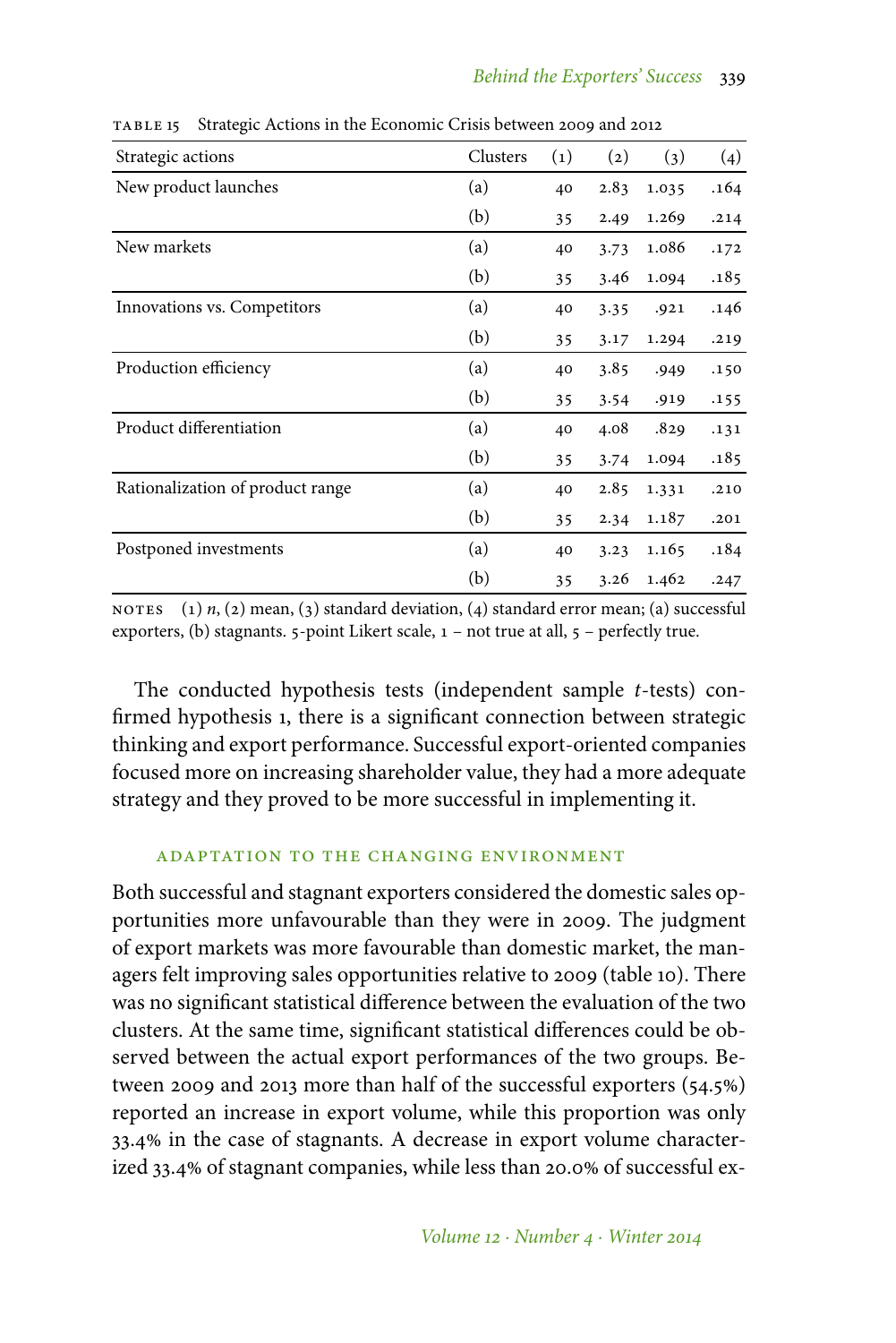| Change in export volume          | Successful ( $n = 40$ ) |       | Stagnant $(n = 35)$ |       |  |
|----------------------------------|-------------------------|-------|---------------------|-------|--|
|                                  | $\left( 1 \right)$      | (2)   | $\left( 1\right)$   | (2)   |  |
| More than 10% reduction per year | 9.10                    | 6.50  | 12.10               | 18.20 |  |
| Less than 10% reduction per year | 9.10                    | 12.90 | 9.10                | 15.20 |  |
| Stagnant market                  | 27.30                   | 16.10 | 39.40               | 33.30 |  |
| Less than 10% increase per year  | 42.40                   | 48.40 | 21.20               | 18.20 |  |
| More than 10% increase per year  | 12.10                   | 16.10 | 18.20               | 15.20 |  |

TABLE 16 Change in Export Volume

notes (1) 2009–2012, (2) expected in 2013.

table 17 Firms' Adaptation to Environmental Changes between 2009 and 2012

| Firms' behaviour           | Successful ( $n = 40$ ) |       |    | Stagnant $(n = 35)$ |  |
|----------------------------|-------------------------|-------|----|---------------------|--|
|                            | n                       | %     | n  | $\%$                |  |
| Procrastinated recognition | $\circ$                 | 0.0   | 1  | 2.9                 |  |
| Inability to answer        | 3                       | 7.5   | 5  | 14.3                |  |
| Reaction                   | 13                      | 32.5  | 12 | 34.3                |  |
| Proactivity                | 15                      | 37.5  | 12 | 34.3                |  |
| Influence                  | 9                       | 22.5  | 5  | 14.3                |  |
| Total                      | 40                      | 100.0 | 35 | 100.0               |  |

porters experienced this. Successful exporters considered the year of 2013 more favourable as well, 64.5% of them expected an increase while the same rate among stagnants was only 39.4% (table 16). One of the weaknesses of stagnants, according to the results of the survey is the adaptation to the changing environment.

The majority of successful exporters was capable of monitoring the surrounding environment and was prepared to give adequate answers to its changes. Moreover, 60.0% of them not only recognised the changes and gave post-reactions but they were capable of proactivity and influencing the environment. On the other hand, 17.2% of stagnant companies procrastinated the recognition of changes and were unable to answer them. The proportion of those stagnant companies who were able to influence their environment was significantly lower  $(14.3%)$  than successful companies' (22.5%) (table 17).

We assumed that successful export-oriented companies were better in forecasting and adapting to the changing environment. The financial crisis affected stagnant companies more unfavourably than successful exporters. 20% of stagnant companies suffered from a forceful decrease in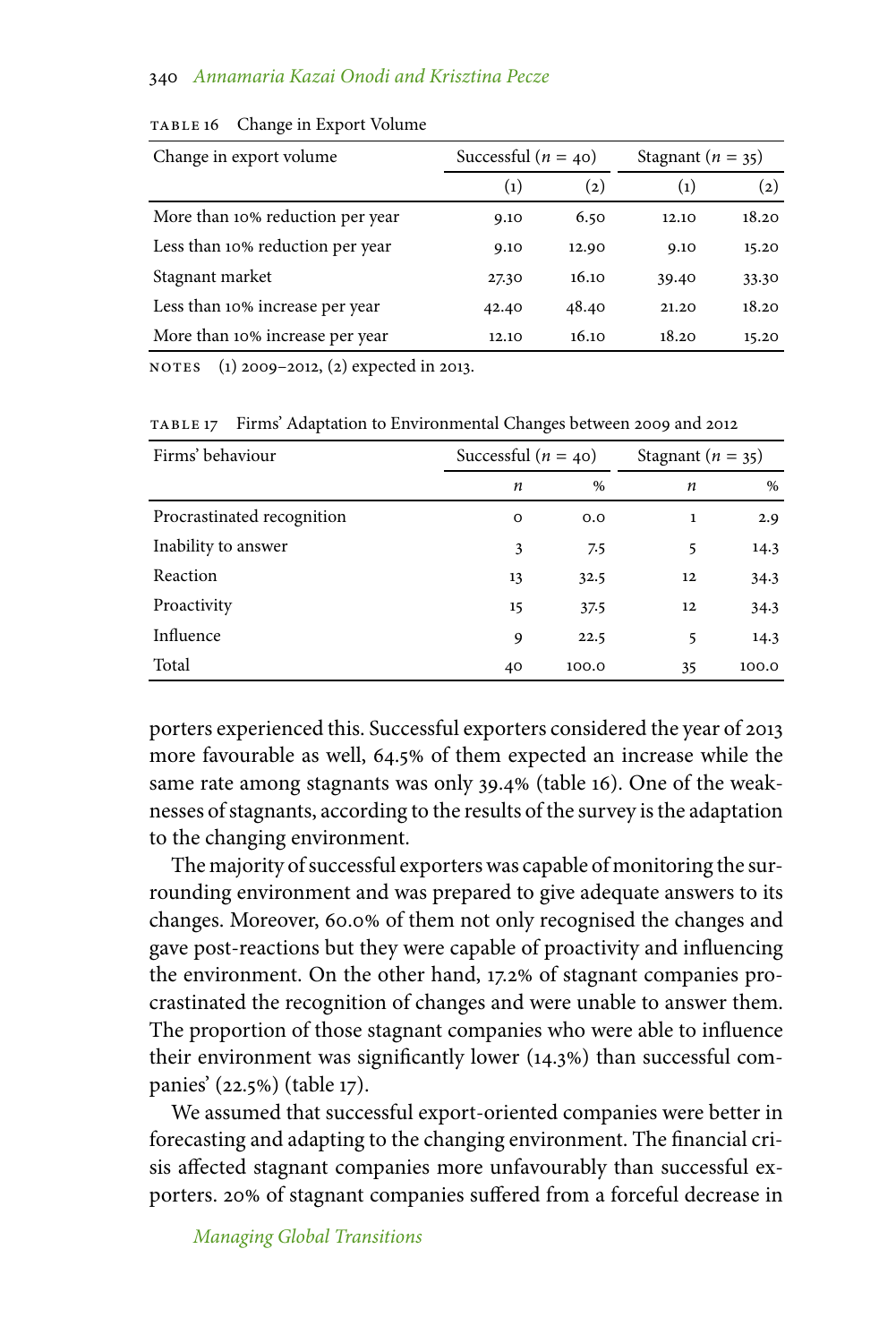| Actual effect                 | (1)  | (2)  |
|-------------------------------|------|------|
| More favourable than expected | 5.0  | 8.8  |
| More moderate than expected   | 15.0 | 8.8  |
| Equal with expectation        | 60.0 | 35.3 |
| Deeper than expected          | 20.0 | 11.8 |
| More serious than expected    | 0.0  | 35.3 |
|                               |      |      |

table 18 Actual Effect of the Crisis Relative to the Expected Effect in September 2008

NOTES (1) successful  $(n = 40)$ , (2) stagnant  $(n = 34)$ .

#### TABLE 19 The Date of the Expected Boom

| The date of the expected boom                                                                                                    | (1)   | (2)   |
|----------------------------------------------------------------------------------------------------------------------------------|-------|-------|
| We are over the crisis                                                                                                           | 55.00 | 11.80 |
| We expect the recovery nowadays                                                                                                  | 10.00 | 14.70 |
| We expect recovery within one year                                                                                               | 17.50 | 23.50 |
| We have to wait more than one year until the boom                                                                                | 17.50 | 50.00 |
| $\alpha$ , and $\alpha$ , and $\alpha$ , and $\alpha$ , and $\alpha$ , and $\alpha$ , and $\alpha$ , and $\alpha$ , and $\alpha$ |       |       |

NOTES (1) successful  $(n = 40)$ , (2) stagnant  $(n = 34)$ .

revenue and more than 20% suffered from a forceful decrease in profitability, while this rate was only 5.1% in the successful exporters' cluster. 38.5 of successful exporters realized increasing revenue during this period, while this proportion was 28.6% in the case of stagnants. Stagnant companies reduced production level and the number of employees to a greater extent than successful exporters did. The biggest differences could be observed in the changes of net profit, while the least differences existed in the changes of employees' number (table 10).

Successful exporters proved to be better in forecasting the effect of the financial crisis. 60% of successful exporters' managers thought that the actual effect of the crisis was equal with their expectation in September 2008, in the case of stagnant companies this rate was only 35.5%. 47% of them felt the crisis was deeper and more serious than their previous expectation suggested (table 18).

At least half of the successful companies were negatively affected by the crisis, but the majority of them (55%) thought that they were over it. Only 17.5 of them thought that they had to wait more than one year until the boom. Stagnant companies suffered from the crisis to a larger extent, the majority of them were not able to forecast the effect of the crisis and half of them thought that the date of the expected boom is over one year. Only 11.8 of them recovered from the crisis (table 19).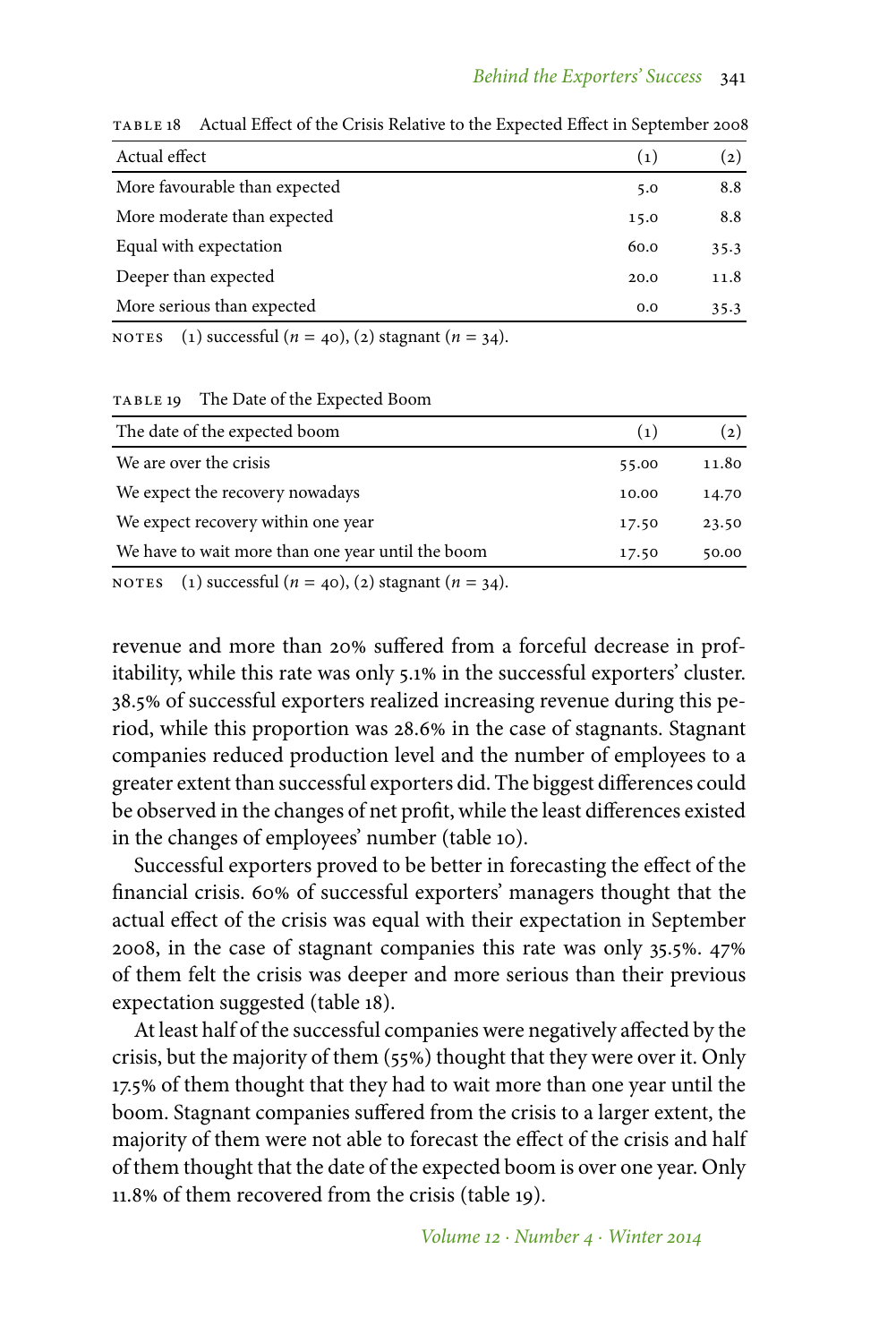| Item                                                           | (1)  | $\left( 2\right)$ |
|----------------------------------------------------------------|------|-------------------|
| Cost efficiency                                                | 3.5  | 3.16              |
| Competitive prices                                             | 3.5  | 2.94              |
| Product quality                                                | 3.9  | 3.59              |
| Product range                                                  | 3.85 | 3.47              |
| Production level                                               | 3.9  | 3.28              |
| Short delivery time                                            | 3.9  | 3.69              |
| Delivery on time                                               | 3.98 | 3.63              |
| Flexibility of logistics                                       | 3.55 | 3.31              |
| Creating customer value (opinion of mark. managers)            | 3.67 | 3.38              |
| Knowledge of customer needs (opinion of mark. managers)        | 3.56 | 3.09              |
| Direct contact with customers                                  | 3.69 | 3.58              |
| Responding to customer needs (opinion of mark. managers)       | 3.87 | 3.67              |
| Adjustment to changing customer demand                         | 3.68 | 3.41              |
| Use of innovative sales incentives                             | 3.28 | 3.13              |
| Market forecast                                                | 3.63 | 3.16              |
| Responding to competitors' actions (opinion of mark. managers) | 3.44 | 3.48              |
| Industry forecast (opinion of mark. managers)                  | 3.51 | 2.76              |
| Employee qualifications                                        | 3.83 | 3.28              |
| Number of innovations                                          | 3.46 | 2.84              |
| R&D expenditure level                                          | 3.18 | 2.81              |
| Ethical conduct                                                | 3.7  | 3.72              |
| Using environmentally friendly material                        | 3.38 | 3.09              |

table 20 Self-Evaluation Relative to the Strongest Competitor

NOTES (1) successful  $(n = 40)$ , (2) stagnant  $(n = 34)$ . 5-point Likert scale,  $1 - not$  true at all, 5 - perfectly true.

Overall, the successful export-oriented companies proved to be better in adapting to a changing environment than stagnants. The conducted analyses verified our second hypothesis that there is significant connection between the firms' ability to adapt to changing the environment and export success.

#### export performance and capabilities

We assumed that better capabilities are behind export success based on resource-based view. Successful export oriented-companies had better export performance as well as higher profitability. ceos and marketing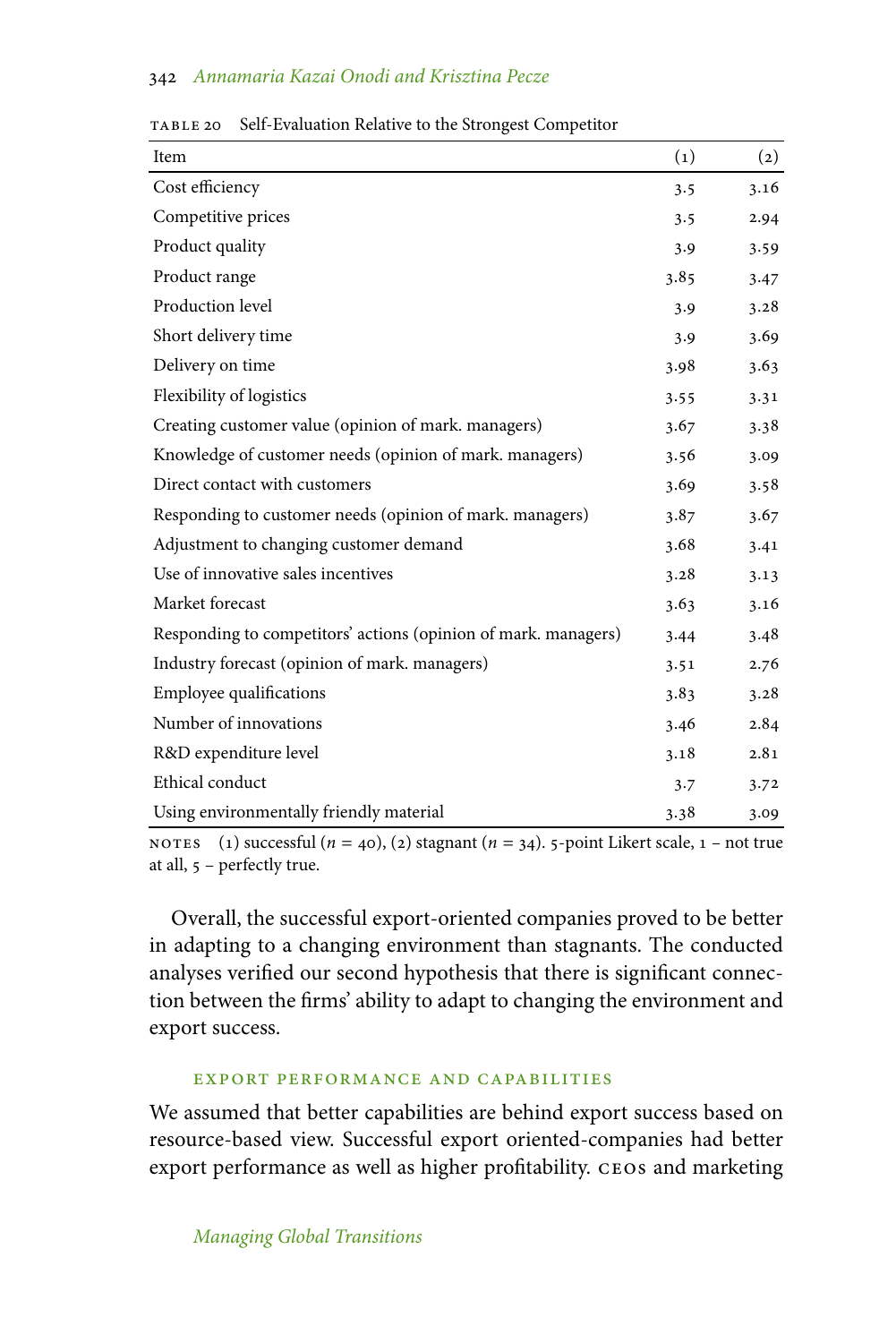managers were asked to evaluate their companies' performance relative to strongest competitors. We compared ceos' opinions using 17 factors and marketing managers' opinions using 5 factors. There were no significant differences in the case of only two factors (ethical conduct, responding to competitors' actions). Independent samples *t*-test confirmed that the successful exporters' self-evaluations were better than stagnants'. The biggest differences can be observed in the industry forecast. The marketing managers of stagnant companies considered their forecasting abilities weaker than their competitors'. In connection with it, stagnants' selfevaluation proved to be weaker than successful companies concerning market forecast, knowledge of customer needs, responding to customer needs, adjustment to the changing customer demand. These results underpin our previous conclusions that successful export-oriented companies are better at adjusting to a changing environment. Beyond this, the biggest differences occurred in production level, number of innovations, competitive prices and employee qualifications but significant differences could be observed in logistics, product quality, product range and cost efficiency. We have to highlight that stagnants evaluated their own performance weaker than strongest competitors' not only in industry forecast but in level of prices and innovations (table 20).

Managerial self-evaluation might contain several distortion factors. The reliability of these results was increased by the fact that two different persons within a company gave similar evaluations and the analysis of different parts of the questionnaires indicated similar conclusions. We also compared the managerial capabilities based on self-evaluations. Statistically significant differences can only be observed in half of the investigated factors (this rate was 90% in the case of companies' characteristics). Managers of successful exporters proved to be better at professional skills, leadership capabilities, analytical and computing skills, but there were no differences for example in problem solving, communication and business skills, and willingness to take risks.

We conducted a regression analysis to identify the capabilities that had the strongest influence on export performance (measured by export volume). The explanatory power of the regression function was weak  $(5.3\%)$ , the most deceiving factors were customer value creation and delivery time, which are consistent with the previous results.

Overall, the successful export-oriented companies proved to be better at operational characteristics than stagnants, the biggest differences could be observed in forecasting and innovation. The conducted analyses ver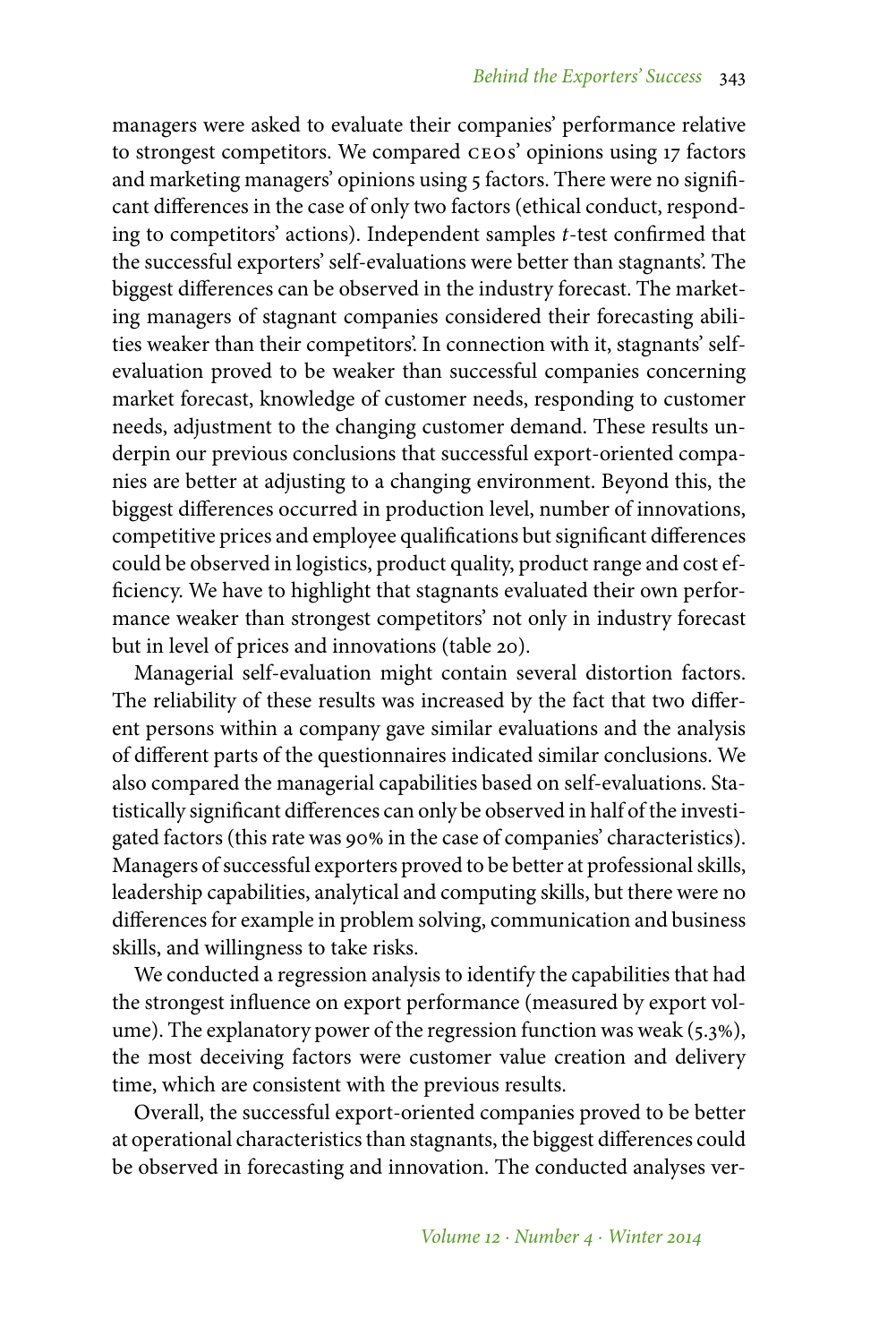ified our third hypothesis that there is a significant connection between the firms' capabilities and export success.

# **Discussion**

Successful export-oriented companies are more proactive and innovative than stagnants, thus they are capable of adapting to the changing environment. The study confirms the view held by Reid (1981) that exporting must be considered as a dynamic capability because the context of a firm changes continually throughout its exporting processes. Managers of less successful exporter companies need to develop the capabilities to monitor environmental changes. They need to lead the company in a manner that allows them to become more proactive and more flexible in their strategy.

The study highlighted that the appropriate strategic thinking could play a significant role in improving export success. Stagnants were weaker in the realisation of their strategic goals because of the lack of strategic planning and detailed action plans. The implication of the study is that stagnant companies need to develop their forecast abilities, flexibility to adapt to the changing environment and operational efficiency. Stagnant companies lagged behind successful exporters concerning industry forecast, production level, number of innovations, competitive prices and employee qualifications.

# **References**

- Ábel, I., and E. Czakó (eds.). 2013. *Az export siker nyomában.* Budapest: Alinea.
- Barney, J. 1991. 'Firm Resources and Sustained Competitive Advantage.' *Journal of Management* 17 (1): 99–120.
- Calantone, R. J., D. Kim, J. B. Schmidt, and T. S. Cavusgil 2006. 'The Influence of Internal and External Firm Factors on International Product Adaptation Strategy and Export Performance: A Three-Country Comparison.' Jo*urnal of Business Research* 59:176–85.
- Dean, D. L., B. Mengüc, and C. P. Myers. 2000. 'Revising Firm Characteristics, Strategy, and Export Performance Relationship.' *Industrial Marketing Management* 29:461–77.
- Dhanaraj, C., in W. P. Beamish. 2003. 'A Resource-Based Approach to the Study of Export Performance.' *Journal of Small Business Management* 41 (3): 242–61
- Grant, R. M. 1996. 'Toward a Knowledge-Based Theory of the Firm.' *Strategic Management Journal* 17 (Winter Special Issue): 93–107.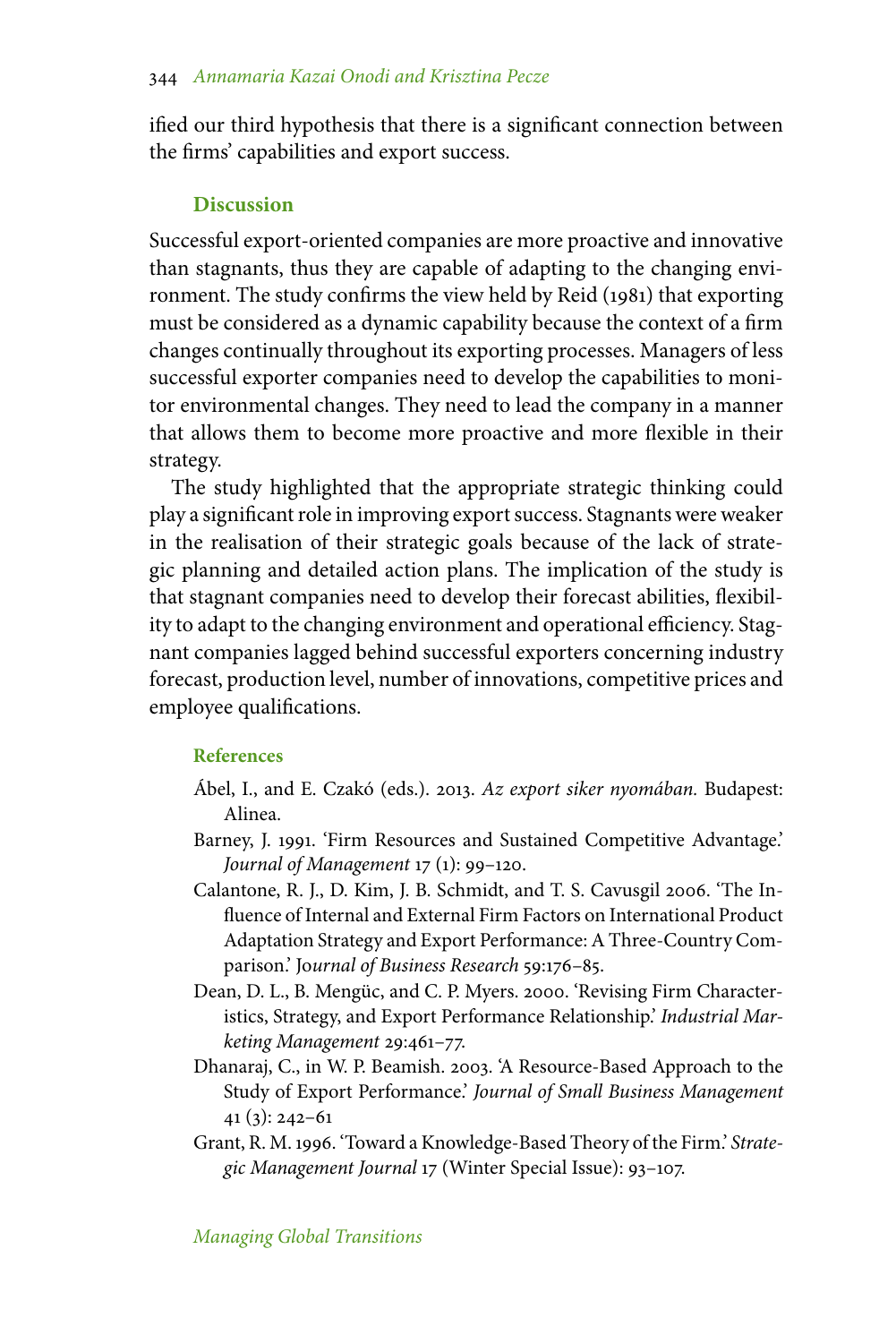- Haahti, A., V. Madupu, U. Yavas, and E. Babakus. 2005. 'Cooperative Strategy, Knowledge Intensity and Export Performance of Small and Medium Sized Enterprises. *Journal of World Business* 40:124–38.
- Hatemi, A. J., and M. Irandoust. 2001. 'Productivity Performance and Export Performance.' *Eastern Economic Journal* 27 (2): 149–64.
- Lee, J., and B. Habte-Giorgis. 2004. 'Empirical Approach to the Sequential Relationships between Firm Strategy, Export Activity, and Performance in us Manufacturing Firms.' *International Business Review* 13:101–29.
- Kállay, L., and L. Lengyel. 2008. 'A magyar kis- és középvállalatok nemzetköziesedésének főbb jellemői az Európai Uniós csatlakozás előtt.' *Vállalkozás és Innováció* 2 (1): 54–76.
- Knudsen, T., and T. K. Madsen 2002. 'Export Strategy: A Dynamic Capabilities Perspective.' *Scandinavian Journal of Management* 18:475–502.
- Kor, Y. Y., and A. Mesko. 2013. 'Dynamic Managerial Capabilities: Configuration of Top Executives' Capabilities and Firm's Dominant Logic.' *Strategic Management Journal* 31:233–44.
- Leonidou, C. L., C. S. Katsikeas, and S. Samiee. 2002. 'Marketing Strategy Determinants of Export Performance: A Meta-Analysis.' *Journal of Business Research* 55:51–67.
- Matyusz, Z. 2014. 'A 2013-as versenyképességi kutatás vállalati mintájának alap jellemzői és reprezentativitása.' https://webmail.uni-corvinus.hu/ service/home/ /?auth=co&loc=hu\_HU&id=12172&part=4
- Munkácsi, Zs. 2009. 'Kik exportálnak Magyarországon? Vállalati méret és külföldi tulajdon szerinti exportkoncentráció és a külföldi tulajdon hatása az exportorientációra.' *mnb-szemle,* July, 22–38.
- Porter, M. E. 1980. *Competitive Strategy: Technique for Analysing Industries and Competitors.* New York: Free Press.
- ———. 1990. *Competitive Advantages of Nations.* New York: Free Press.
- Reid, S. D. 1981. 'The Decision-Maker and Export Entry and Expansion.' *Journal of International Business Studies* 12 (2): 101–12
- Robertson, C., and S. K. Chetty. 2000. 'A Contingency-Based Approach to Understanding Export Performance.' *International Business Review* 9:211–35.
- Szerb, L., and G. Márkus. 2008. 'Nemzetköziesedési tendenciák a kis és közepes méretű vállalatok körében Magyarországon a 2000-es évek közepén.' *Vállalkozás és Innováció* 2 (2): 36–58.
- Teece, D. J. 2014. 'A Dynamic Capabilities-Based Entrepreneurial Theory of the Multinational Enterprise.' *Journal of International Business Studies* 45:8–37.
- Teece, D. J., G. Pisano, and A. Shuen. 1997. 'Dynamic Capabilities and Strategic Management.' *Strategic Management Journal* 18:509–34.